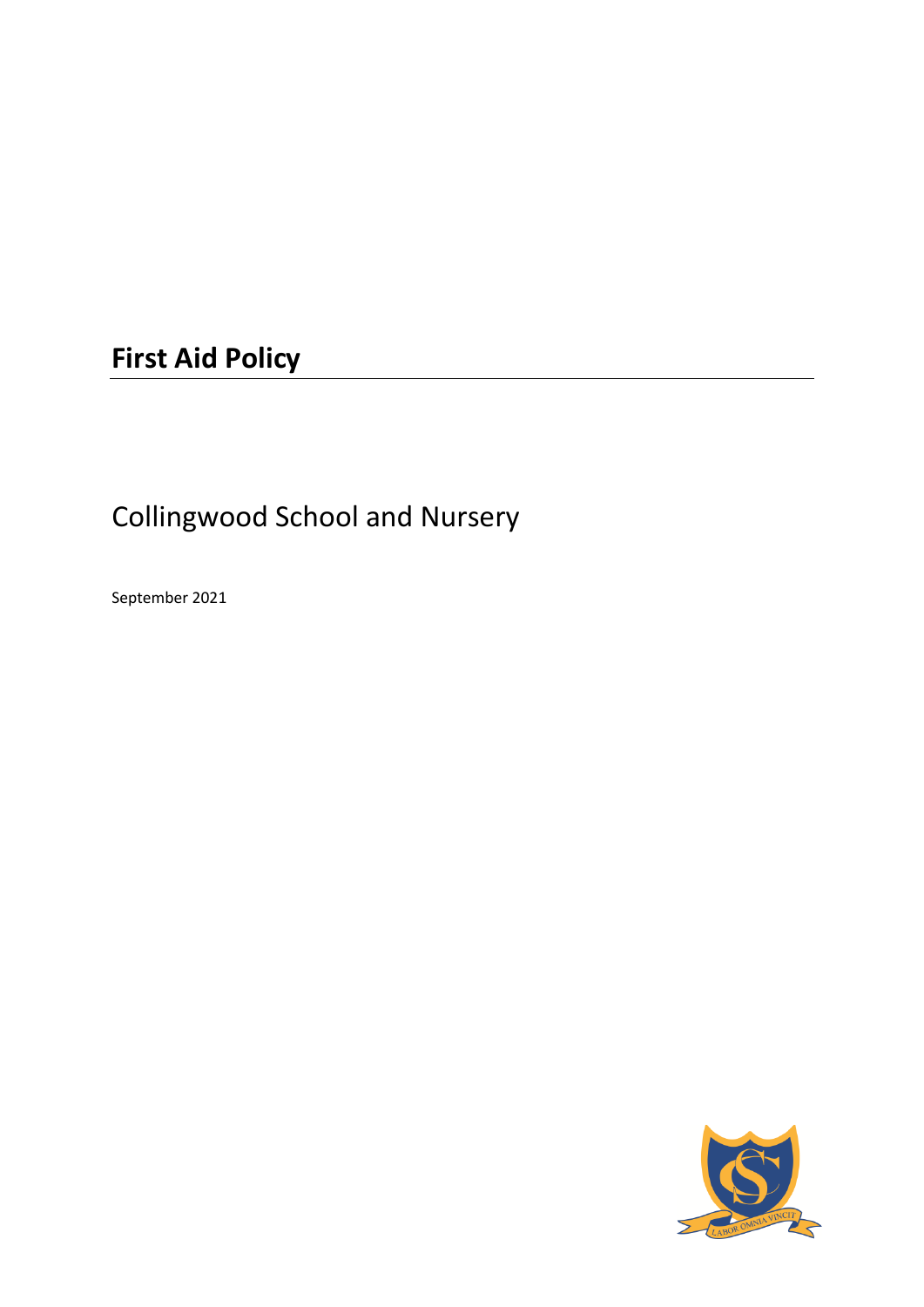# **Contents**

| 1              |                                                                                    |  |
|----------------|------------------------------------------------------------------------------------|--|
| $\overline{2}$ |                                                                                    |  |
| 3              |                                                                                    |  |
| 4              |                                                                                    |  |
| 5              |                                                                                    |  |
| 6              |                                                                                    |  |
| 7              |                                                                                    |  |
| 8              |                                                                                    |  |
| 9              |                                                                                    |  |
| 10             |                                                                                    |  |
| 11             |                                                                                    |  |
| 12             | Procedures for pupils with medical conditions eg. asthma, epilepsy, diabetes etc.8 |  |
| 13             |                                                                                    |  |
| 14             |                                                                                    |  |
| 15             |                                                                                    |  |
| 16             |                                                                                    |  |
| 17             |                                                                                    |  |
| 18             |                                                                                    |  |
| 20             |                                                                                    |  |
| 21             |                                                                                    |  |
| 22             |                                                                                    |  |

# Appendix

| Appendix 1 | Part 2 of schedule 7 of the Road Vehicles (Construction and Use) Regulations 1986 |  |  |
|------------|-----------------------------------------------------------------------------------|--|--|
|            |                                                                                   |  |  |
| Appendix 2 |                                                                                   |  |  |
| Appendix 3 |                                                                                   |  |  |
| Appendix 4 |                                                                                   |  |  |
| Appendix 5 |                                                                                   |  |  |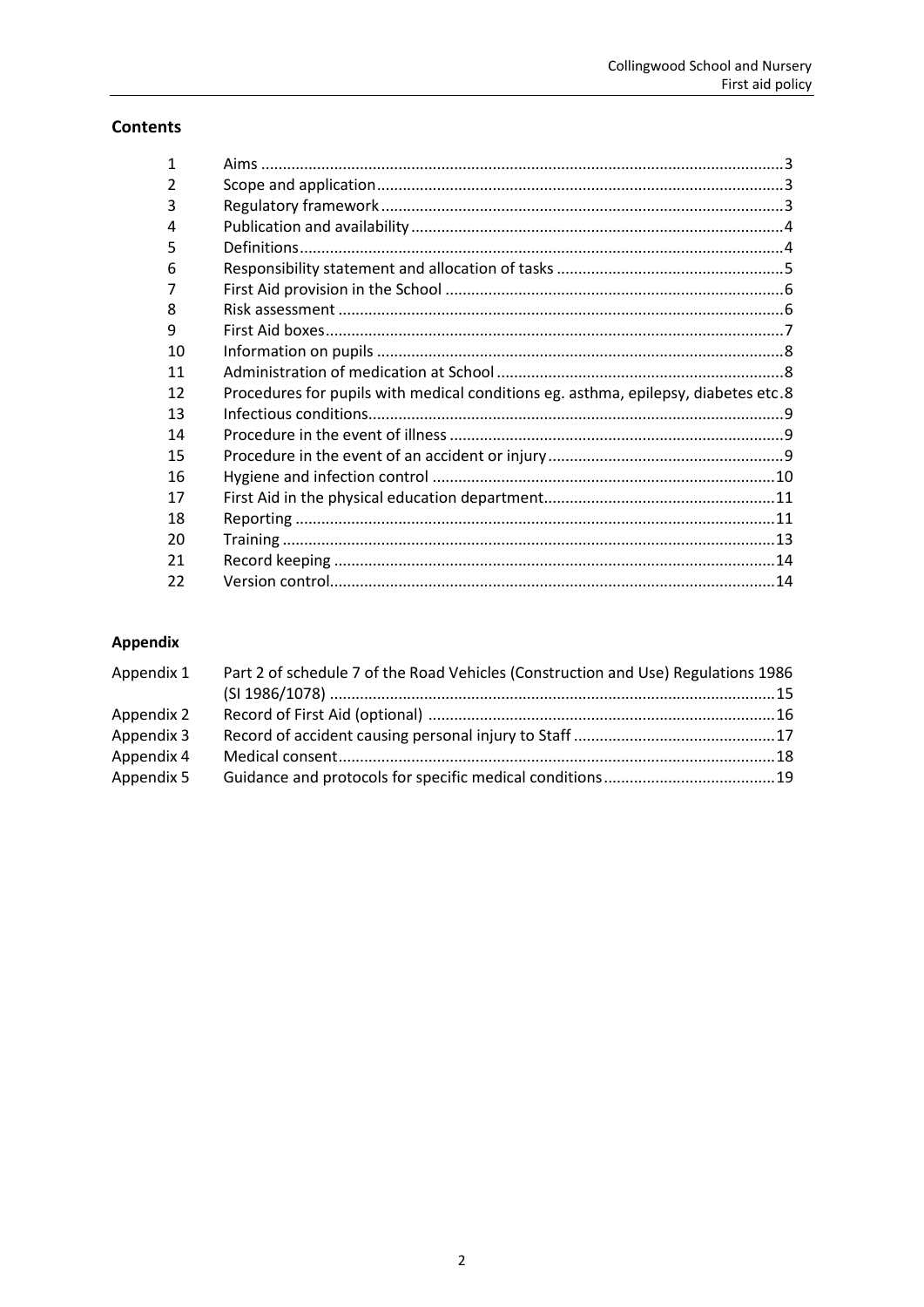# <span id="page-2-0"></span>1 **Aims**

- 1.1 This is the first aid policy for pupils of Collingwood School and Nursery
- 1.2 The aims of this policy are as follows:
	- 1.2.1 to ensure the timely and competent administration of first aid to both pupils and staff, and the effective implementation of this policy;
	- 1.2.2 to provide a culture of safety, equality and protection;
	- 1.2.3 to ensure that the School has adequate, safe and effective First Aid provision in order for every pupil, member of Staff and visitor to be well looked after in the event of any illness, accident or injury;
	- 1.2.4 to ensure that all staff and pupils are aware of the procedures in the event of any illness, accident or injury.

# <span id="page-2-1"></span>2 **Scope and application**

- 2.1 This policy applies to the whole School, including the Early Years Foundation Stage (**EYFS**) and the full time nursery provision ('the School').
- 2.2 This policy applies at all times when the pupil is in or under the care of the School, that is:
	- 2.2.1 in or at school or nursery;
	- 2.2.2 on School-organised trips;
	- 2.2.3 at a School sporting event or PE lesson.
- 2.3 This policy shall also apply to pupils at all times and places in circumstances where failing to apply this policy may:
	- 2.3.1 affect the health, safety or well-being of a member of the School community or a member of the public; or
	- 2.3.2 have repercussions for the orderly running of the School.
- 2.4 **Nothing in this policy should prevent any person from contacting the emergency services in the event of a medical emergency. For the avoidance of doubt, Staff should dial 999 for the emergency services in the event of a medical emergency before implementing the terms of this policy and make clear arrangements for liaison with ambulance services.**

#### <span id="page-2-2"></span>3 **Regulatory framework**

- 3.1 This policy has been prepared to meet the School's responsibilities under:
	- 3.1.1 Education (Independent School Standards) Regulations 2014;
	- 3.1.2 Statutory framework for the Early Years Foundation Stage (DfE, March 2017);
	- 3.1.3 Education and Skills Act 2008;
	- 3.1.4 Childcare Act 2006;
	- 3.1.5 Equality Act 2010;
	- 3.1.6 Reporting of Injuries, Diseases and Dangerous Occurrences Regulations 2013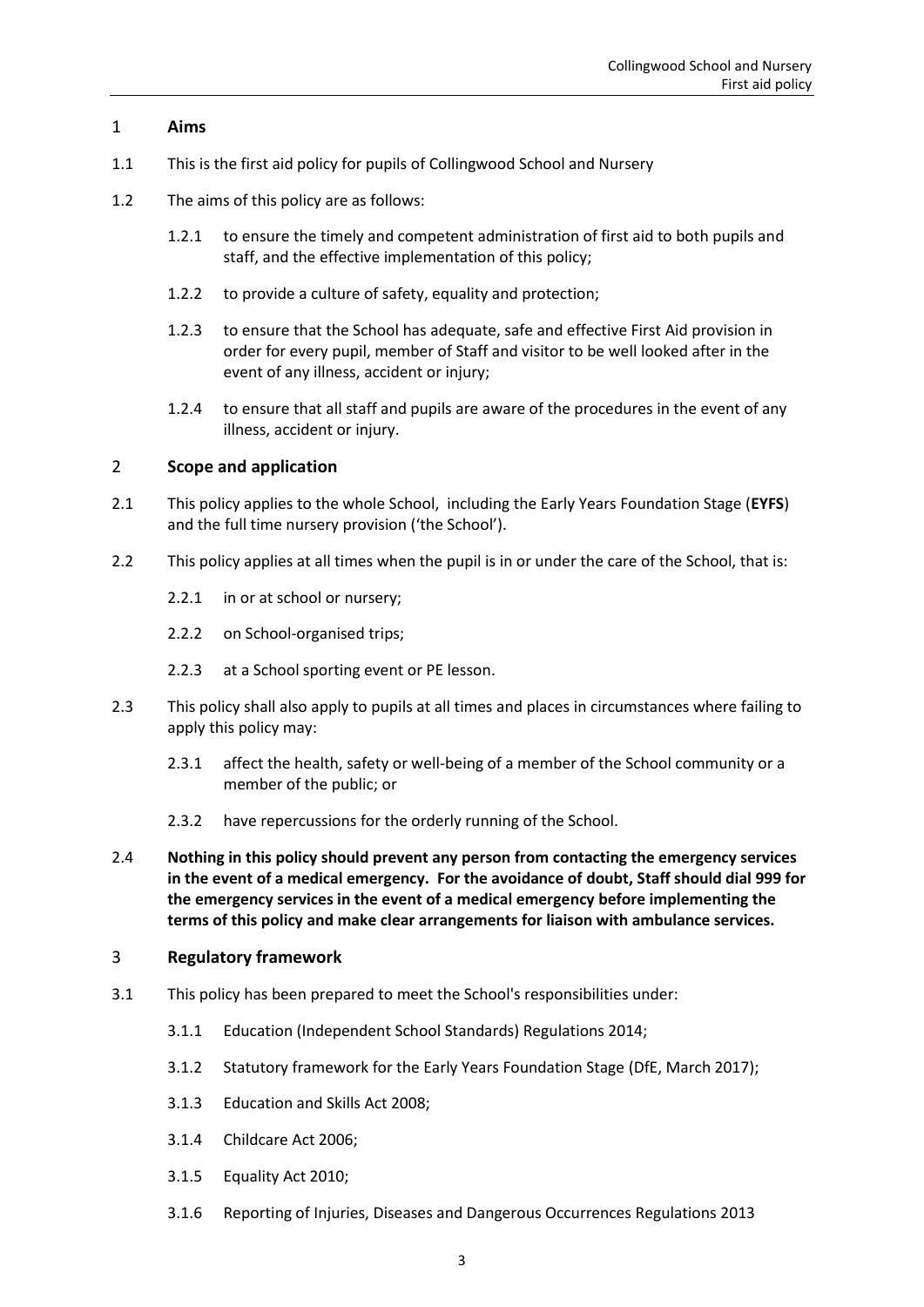- 3.1.7 Data Protection Act 2018 and General Data Protection Regulation (GDPR);
- <span id="page-3-0"></span>3.1.8 Health and Safety at Work etc. Act 1974; and
- 4 **Health and Safety (First-Aid) Regulations 1981.Publication and availability**
- 4.1 This policy is published on the School website.
- 4.2 This policy is available in hard copy on request.
- 4.3 A copy of the policy is available for inspection from the school reception during the School day.
- 4.4 This policy can be made available in large print or other accessible format if required.

# <span id="page-3-1"></span>5 **Definitions**

- 5.1 Where the following words or phrases are used in this policy:
	- 5.1.1 References to **Appointed Persons** mean members of staff who are not qualified First Aiders but who are responsible for looking after the First Aid equipment and facilities and calling the emergency services if required.
	- 5.1.2 References to **EFAW** means Emergency First Aid at Work.
	- 5.1.3 References to **First Aid** means the treatment of minor injuries which do not need treatment by a medical practitioner or nurse as well as treatment of more serious injuries prior to assistance from a medical practitioner or nurse for the purpose of preserving life and minimising the consequences of injury or illness. For the avoidance of doubt, First Aid does not include giving any tablets or medicines, the only exception being giving aspirin in accordance with accepted First Aid practice to treat a suspected heart attack.
	- 5.1.4 References to **FAW** means First Aid at Work.
	- 5.1.5 References to **First Aiders** mean the members of staff who have completed an approved First Aid course and hold a valid certificate of competence in FAW or EFAW.
	- 5.1.6 References to **First Aid Guidance** is the guidance identified at paragraph **Error! Reference source not found.**.
	- 5.1.7 References to **First Aid Personnel** means First Aiders or Appointed Persons or both.
	- 5.1.8 References to **PFAW** means Paediatric First Aid at Work.
	- 5.1.9 References to **EPFAW** means emergency Paediatric First Aid at Work.
	- 5.1.10 References to **RIDDOR** are to the Reporting of Injuries, Diseases and Dangerous Occurrences Regulations 2013 (SI 2013/1471).
	- 5.1.11 References to **Staff** means any person employed by the School, volunteers at the School and self-employed people working on School premises.
	- 5.1.12 References to **School Doctor** means a Doctor from the person's medical practice or surgery who is contracted to provide medical services to pupils at the School and who is / are responsible for medical supervision.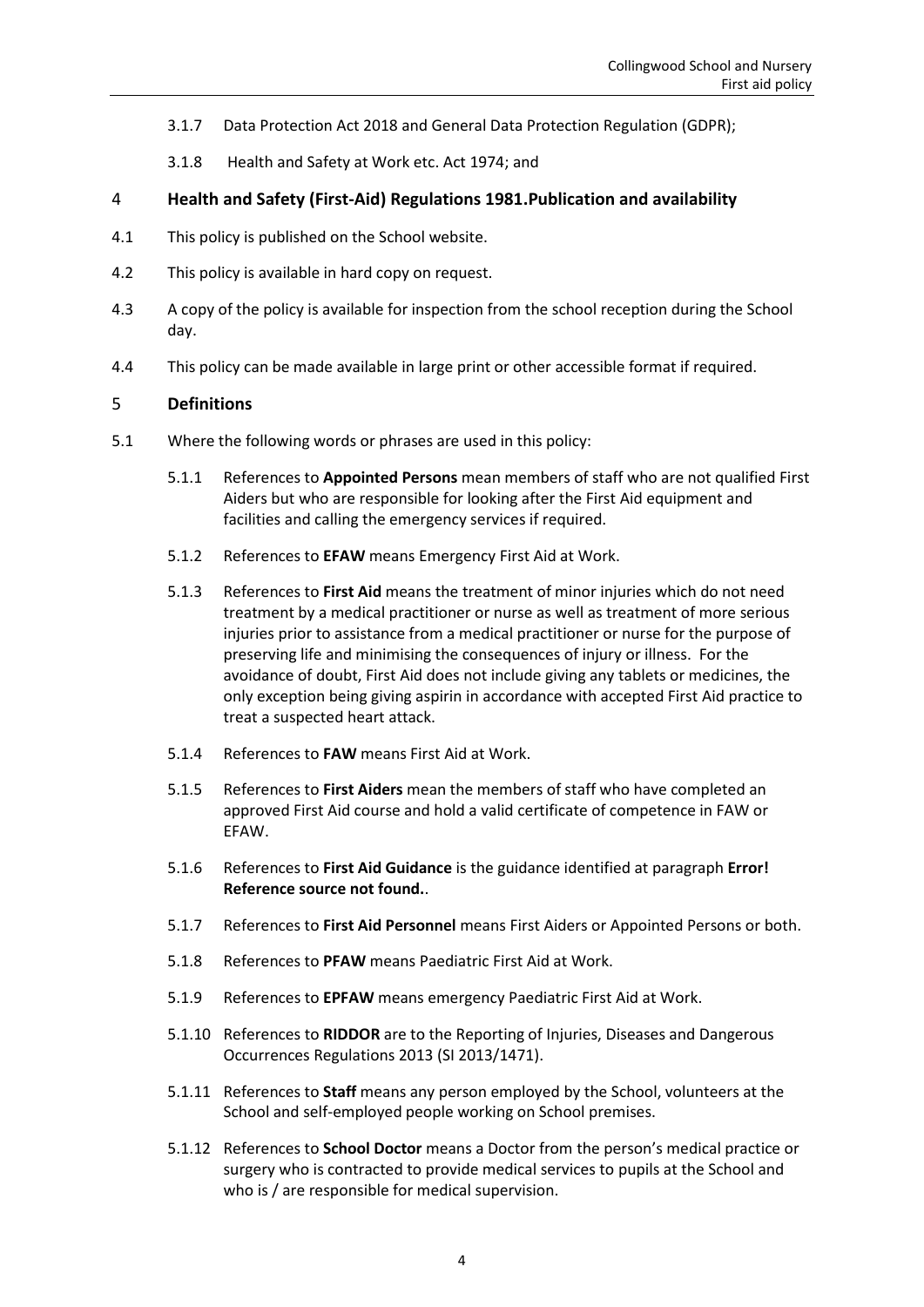The **First Aid Area** is used for the provision of medical or dental treatment, including First Aid, when required and contains essential First Aid facilities and equipment. As far as is possible, the School reserves this area exclusively for giving medical or dental treatment. This is located in the School Office and is clearly signposted and identifiable with white writing on a green background. This is used for the provision of medical or dental treatment, including First Aid, when required.

# <span id="page-4-0"></span>6 **Responsibility statement and allocation of tasks**

- 6.1 The Proprietor has overall responsibility for all matters which are the subject of this policy.
- 6.2 To ensure the efficient discharge of its responsibilities under this policy, the Proprietor has allocated the following tasks:

| Task                                                                                                                                                  | <b>Allocated to</b>                                  | When / frequency of review             |
|-------------------------------------------------------------------------------------------------------------------------------------------------------|------------------------------------------------------|----------------------------------------|
| Keeping the policy up to date<br>and compliant with the law and<br>best practice                                                                      | Leigh Hardie                                         | As required, and at least termly       |
| Monitoring the<br>implementation of the policy,<br>relevant risk assessments and<br>any action taken in response<br>and evaluating effectiveness.     | Tracey Goff; Leigh Hardie;<br><b>Nursery Manager</b> | As required, and at least termly       |
| Seeking input from interested<br>groups (such as pupils, staff,<br>parents) to consider<br>improvements to the School's<br>processes under the policy | Leigh Hardie                                         | As required, and at least<br>annually  |
| Maintaining up to date records<br>of all information created in<br>relation to the policy and its<br>implementation as required by<br>the GDPR        | Tracey Goff; Nursery Manager                         | As required, and at least termly       |
| Formal review                                                                                                                                         | Proprietor / Governing Board                         | As required, at least every 2<br>years |

# 6.3 The Head has formal oversight of the administration of First Aid within the School, including:

- 6.3.1 ensuring that there is adequate First Aid equipment, facilities and First Aid Personnel available to the School and on site at all times;
- 6.3.2 ensuring that Staff have the appropriate and necessary First Aid training as required and that they have appropriate understanding, confidence and expertise in relation to First Aid;
- 6.3.3 ensuring that the medical information and consent forms and up to date medical information for each pupil is collated and that the forms and information are accessible to staff as necessary;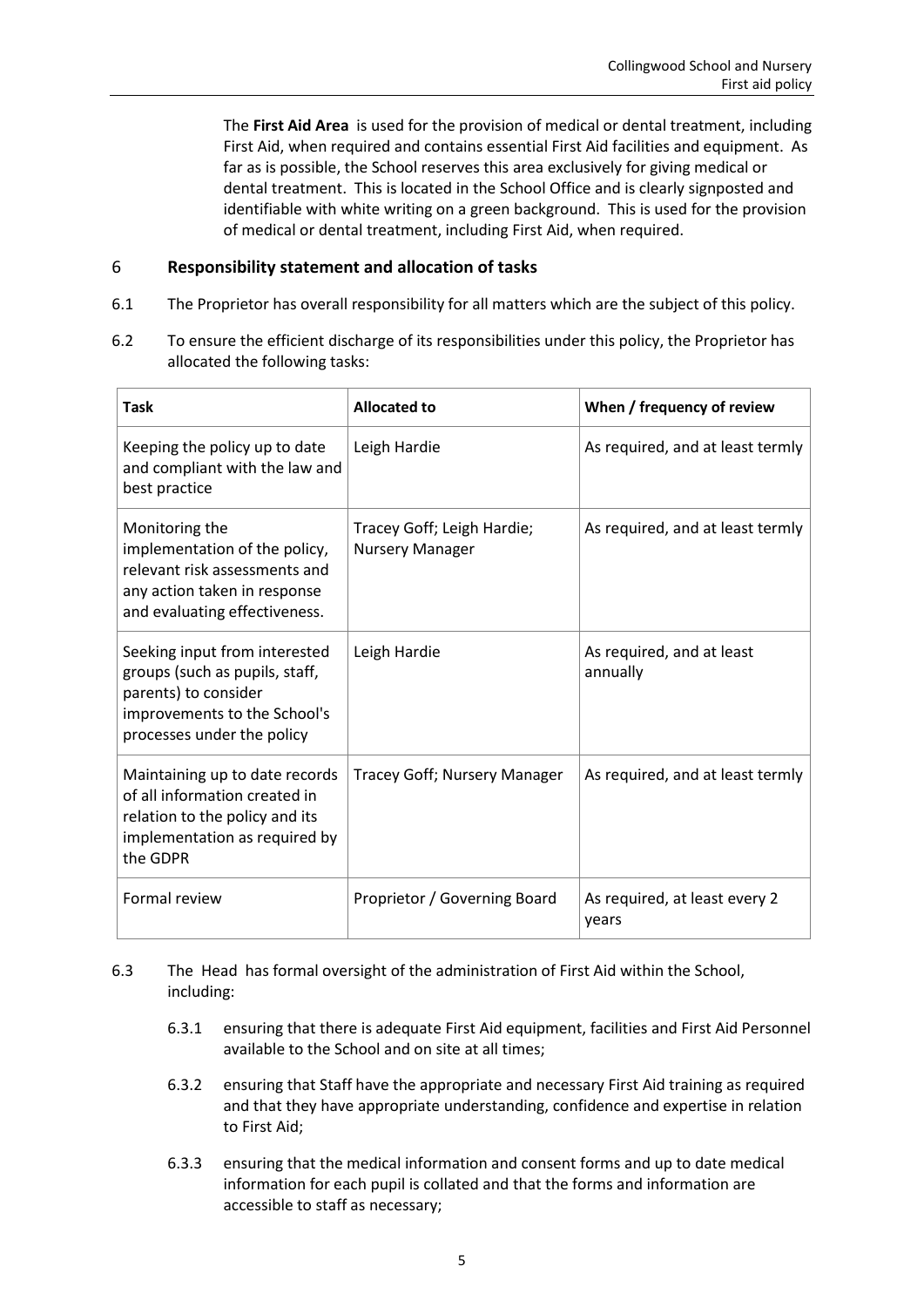- 6.3.4 monitoring and carrying out regular reviews of the School's systems and management of First Aid and medical welfare, including any trends in accidents, injuries and illnesses at the School, in order to identify whether a change in welfare practice is needed to ensure that the School's First Aid provision is appropriate.
- 6.4 The Head may delegate duties as appropriate to the [• School Nurse] and other members of staff who have received training in accordance with this policy.

# <span id="page-5-0"></span>7 **First Aid provision in the School**

- 7.1 There will be at least one First Aider on each school site when children are present. <sup>1</sup> Also in the Early Years Foundation Stage (**EYFS**) setting at least one person who has a current paediatric First Aid certificate<sup>2</sup> must be on the premises at all times when children are present.<sup>3</sup>] On outings including children from the EYFS there must be at least one person who has a current paediatric First Aid certificate. $4$ ]
- 7.2 An up to date list of First Aiders including those who hold paediatric First Aid certificates can be found in the school office and in the Staff Training folder.
- 7.3 The main duties of First Aiders are to give immediate First Aid to pupils, Staff or visitors when needed and to ensure that an ambulance or other professional medical help is called when necessary. First Aiders are to ensure that their First Aid certificates are kept up to date through liaison with the Head.
- 7.4 First Aiders will have annual refresher training and<sup>5</sup>will undergo updated training at least every three years to maintain their qualification.
- 7.5 All Staff should read and be aware of this policy, know who to contact in the event of any illness, accident or injury and ensure this policy is followed in relation to the administration of First Aid. All Staff will use their best endeavours, at all times, to secure the well-being and welfare of the pupils.

#### <span id="page-5-1"></span>8 **Risk assessment**

- 8.1 The Head has overall responsibility for ensuring that the School's first aid needs are adequately risk assessed and for ensuring that the relevant findings are implemented, monitored and evaluated.
- 8.2 Day to day responsibility to carry out risk assessments will be delegated to the Headmaster, who has been tasked with, carrying out the particular assessments required.
- 8.3 Factors which may be taken into account in assessments may include:
	- 8.3.1 required First aid provision for staff, pupils and others;<sup>6</sup>
	- 8.3.2 any specific first aid, medical or health needs that may affect the School community or its members e.g. if those with specific medical conditions or known allergies;
	- 8.3.3 the hazards and risks associated with the School's operations and activities;

<sup>4</sup> EYFS only

<sup>&</sup>lt;sup>1</sup> ISI Handbook suggests this is best practice in respect of all independent schools (see paragraph 148 ISI Handbook)

<sup>&</sup>lt;sup>2</sup> The certificate must be for a full course consistent with the criteria set out in Annex A of the Statutory Framework for the Early Years Foundation Stage.

<sup>&</sup>lt;sup>3</sup> EYFS requirement only. See para 3.25 of Statutory Framework for the Early Years Foundation Stage.

<sup>5</sup> Not compulsory but recommend by HSE that first aiders receive annual refresher training of less than half a day.

<sup>6</sup> Recommended that the School has regard to Regulation 3 of the Health and Safety (First-Aid) Regulations 1981 and Appendix 3 of the First Aid Guidance.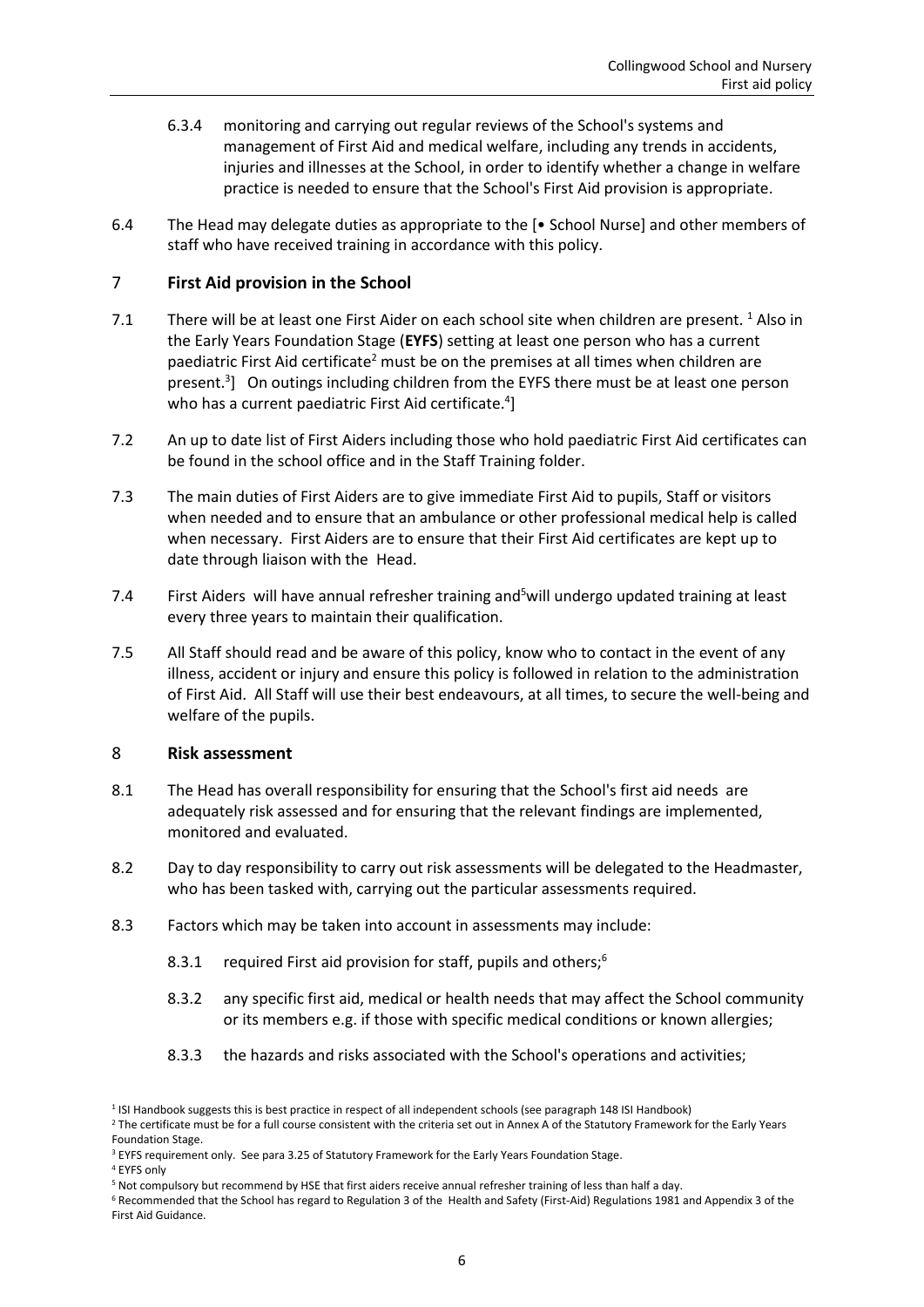- 8.3.4 any changes to the School's activities or operations;
- 8.3.5 any relevant history of accidents;
- 8.3.6 the remoteness of the School site from emergency medical services;
- 8.3.7 annual leave and other absences of appointed first aiders

#### <span id="page-6-0"></span>9 **First Aid boxes**

- 9.1 First Aid boxes are marked with a white cross on a green background. The content of the First Aid boxes will be appropriate for use with children and will be determined by the School's First Aid needs assessment and will usually be stocked in accordance with Appendix 2 of the First Aid Guidance or in accordance with *Workplace first aid kits. Specification for the contents of workplace first aid kits*, BS 8599-1:2011, June 2011. 7
- 9.2 First Aid boxes are located at these positions around the School site and are as near to hand washing facilities as is practicable:
	- 9.2.1 First Aid Area; school office
	- 9.2.2 Nursery
	- 9.2.3 Gym area near playground;
	- 9.2.4 school kitchen;
- 9.3 If First Aid boxes are used, they should be taken to the school office manager, who will ensure that the First Aid box is properly re-stocked. The school office manager will examine the First Aid box(es) at this point and otherwise regularly in order to dispose of items safely once they have reached their expiry date.
- 9.4 All requirements for the First Aid kits are supplied by the First Aid Area and are regularly stocked at request of individual departments.
- 9.5 **Off-site activities**: First Aid boxes for any off-site activities are kept in the First Aid Area.

<sup>7</sup> Recommended but not compulsory.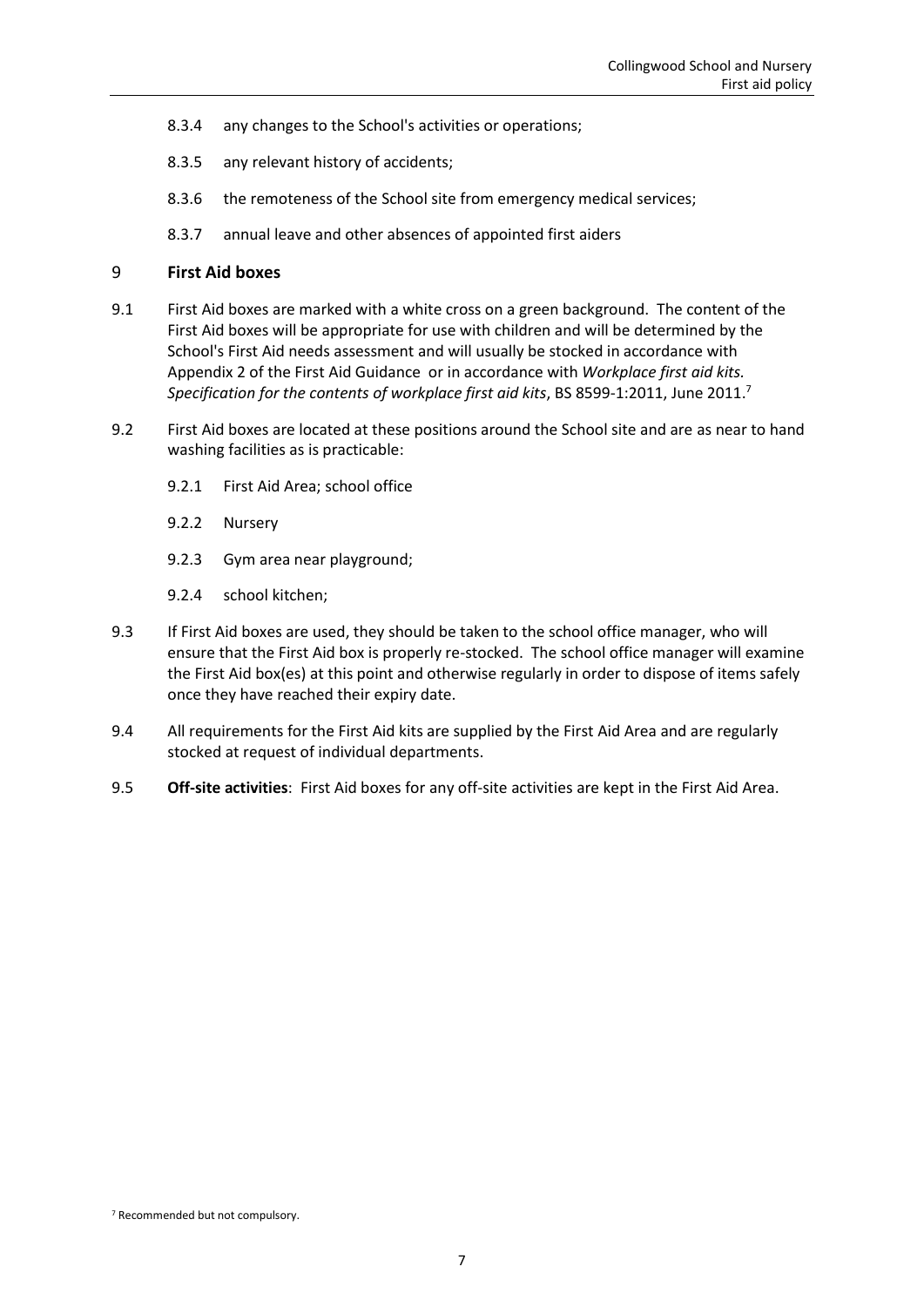# <span id="page-7-0"></span>10 **Information on pupils**

- 10.1 Parents are requested to provide written consent for the administration of First Aid, medical treatment and medication. This requirement will not prevent a child of sufficient understanding and intelligence to understand fully what is proposed, from giving or withholding consent to medical treatment or from seeking advice or treatment in confidence.
- 10.2 The school office manager will be responsible for reviewing pupils' confidential medical records and providing essential medical information regarding allergies, recent accidents or illnesses, or other medical conditions which may affect a pupil's functioning at the School to the Head, class teachers and First Aiders on a "need-to-know" basis. This information should be kept confidential but may be disclosed on a need-to-know basis where necessary to safeguard or promote the pupil's welfare or to avert a perceived risk of serious harm to pupils or to other persons at the School.

# <span id="page-7-1"></span>11 **Administration of medication at School**

- 11.1 Parents should inform the school office manager where a pupil will require either prescription or non-prescription medication to be taken at School and of any changes to the medication required.
- 11.2 The School requests that medication is only taken at School if it is essential, that is where it would be detrimental to the pupil's health not to administer the medication during the School day. Where possible, medicines should be taken at home, before and after attending School.
- 11.3 Parents of all pupils at the School are required to complete the medical information and consent form to agree to the School administering medicine before medication is administered to the relevant pupil.
- 11.4 Staff at the School will not administer any medication to a pupil without obtaining prior written permission from his or her parents. This requirement will not prevent a pupil of sufficient understanding and intelligence to understand fully what is proposed, from giving or withholding consent to medical treatment or from seeking advice or treatment in confidence.
- 11.5 Unless in exceptional circumstances, no pupil will be given prescription or non-prescription medication without parental consent.
- 11.6 Staff will ensure that parents are informed in writing on each and every occasion that any medication was administered and, for any reason, medication has not been administered parents will be informed and will be given an explanation.<sup>8</sup>

# <span id="page-7-2"></span>12 **Procedures for pupils and staff with medical conditions such as asthma, epilepsy, diabetes etc**

- 12.1 The information held by the School will include details of pupils who need to have access to asthma inhalers, AAIs, injections or similar and this information should be circulated to teachers and First Aiders.
- 12.2 Where appropriate, individual pupils will be given responsibility for keeping such equipment with them and this will be reviewed on a regular basis. In other cases, the equipment will be kept, suitably labelled, the First Aid Area by the School office staff.

<sup>8</sup> EYFS only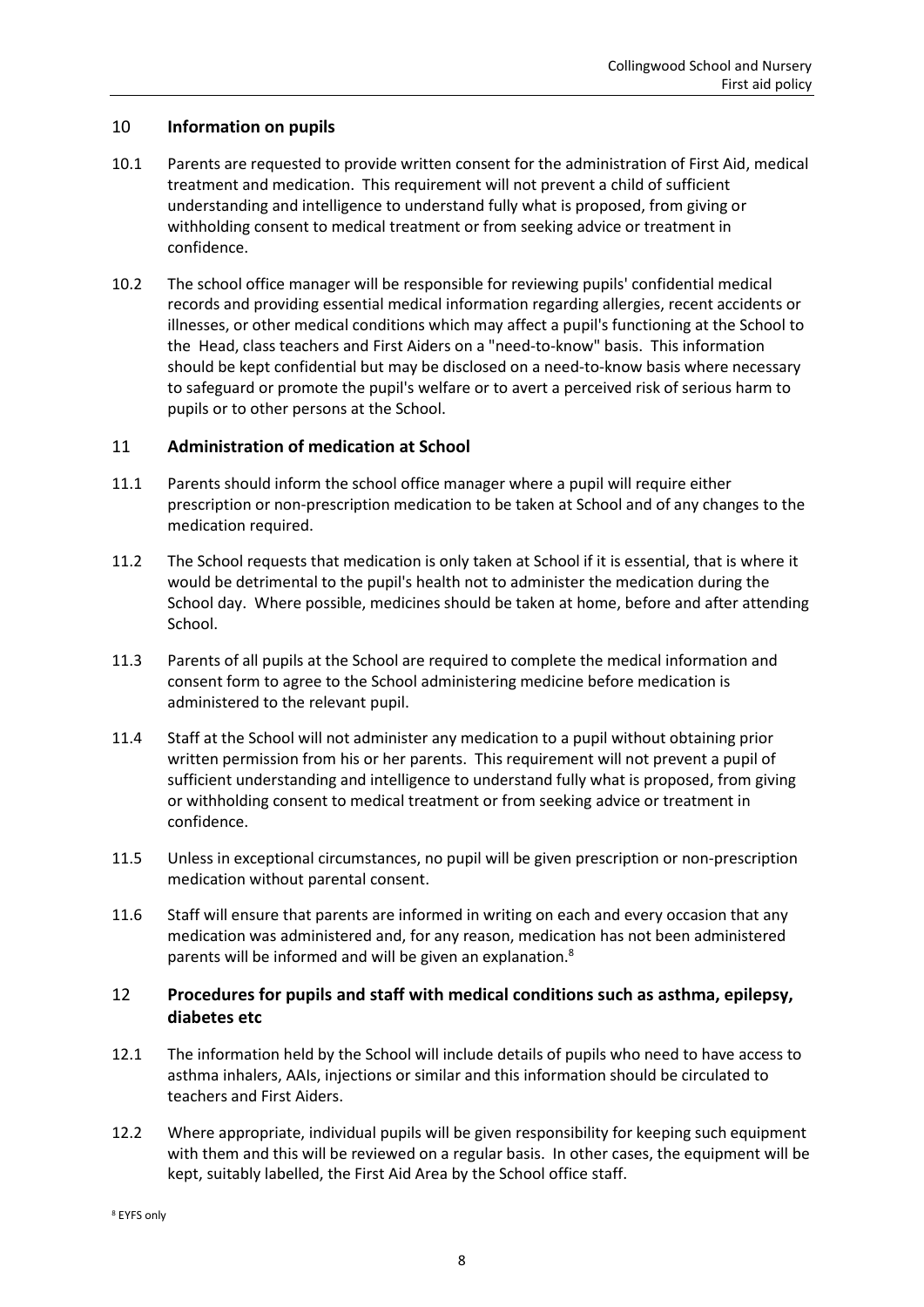- 12.3 The School has guidance and protocols in place to deal with common medical conditions such as anaphylaxis, asthma, epilepsy and diabetes. Copies of the guidance and protocols are available from the school office manager on the School's website and can be found in [Appendix 5.](#page-18-0)
- 12.4 All staff are expected to inform the School of any known medical conditions they suffer from that might need attention in school.
- 12.5 **Asthma**: the School adopts the inhalers guidance in respect of the use of emergency salbutamol inhalers and holds stock salbutamol inhalers which can be used when a pupil is not able to access his or her own inhaler.<sup>9</sup>
- 12.6 **Anaphylaxis**: the School adopts the *Guidance on the use of adrenaline auto-injectors (AAIs) in schools* and holds spare / back up devices which can be used when a pupil is not able to access his / her own AAI. 10

# <span id="page-8-0"></span>13 **Infectious conditions**

13.1 Where a pupil is suffering, or suspected to be suffering, from an infectious condition, the School will follow the *Health protection in schools and other childcare facilities* guidance<sup>11</sup>, as appropriate, and may require pupils to remain away from School until they are no longer infectious.

# <span id="page-8-1"></span>14 **Procedure in the event of illness**

- 14.1 Pupils may visit the school office manager in the First Aid Area during break or lunch. If a pupil is unwell during lessons then they should consult the member of Staff in charge who will assess the situation and decide on the next course of action. Where necessary, the pupil will be accompanied to see the appointed first aider in the First Aid Area. The first aider will provide the First Aid as required and decide on the next course of action.
- 14.2 Staff may visit the First Aid Area as and when necessary, but appropriate cover must be arranged.
- 14.3 The School will discuss with parents the procedures for children who may become ill or infectious and take necessary steps to prevent the spread of infection and illnesses.<sup>12</sup>

# <span id="page-8-2"></span>15 **Procedure in the event of an accident or injury**

- 15.1 If an accident occurs, then the member of Staff in charge should be consulted. That member of Staff will assess the situation and decide on the next course of action, which may involve calling immediately for an ambulance. If necessary, the school office manager (lead first aider) should be called as soon as is possible. Appointed Persons or First Aiders can also be called, if necessary, and should be called if the Lead First Aider is not available immediately. However minor the injury, the school office manager should always be informed, even if not called.
- 15.2 In the event that a First Aider does not consider that they can adequately deal with the presenting condition by the administration of First Aid, then they should arrange for the injured person to access appropriate medical treatment without delay. This may involve

<sup>9</sup> Recommended but not compulsory see: https://www.gov.uk/government/publications/emergency-asthma-inhalers-for-use-in-schools <sup>10</sup> Recommended but not compulsory see: https://www.gov.uk/government/publications/using-emergency-adrenaline-auto-injectors-inschools

<sup>11</sup> Se[e https://www.gov.uk/government/publications/health-protection-in-schools-and-other-childcare-facilities](https://www.gov.uk/government/publications/health-protection-in-schools-and-other-childcare-facilities)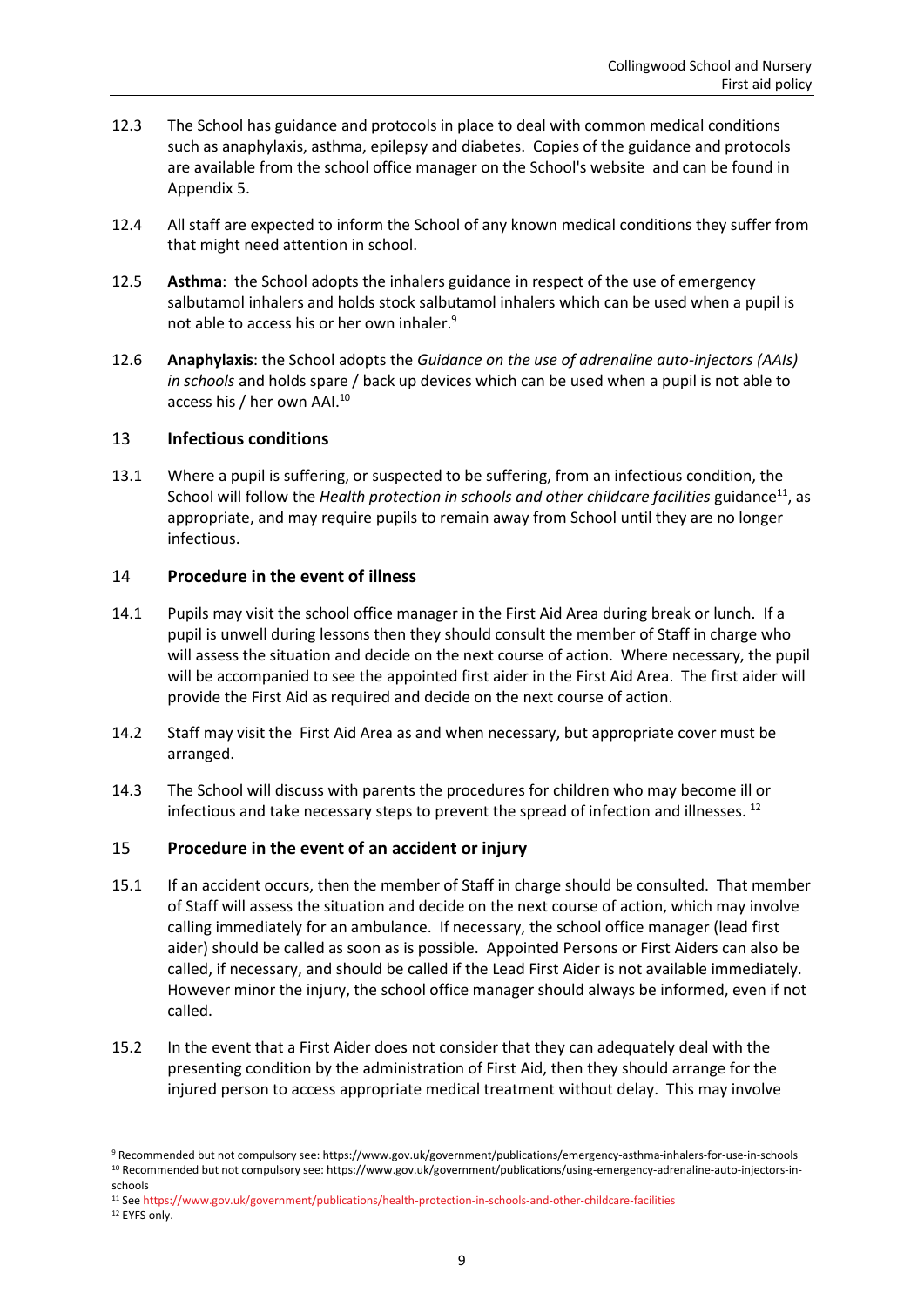calling for the School Nurse or for an ambulance or making arrangements to transport the injured person to A & E or access other appropriate medical services.

- 15.3 **Ambulances**: If an ambulance is called then the First Aider in charge should make arrangements for the ambulance to have access to the accident site. Where necessary GPS co-ordinates should be provided and arrangements should be made for the ambulance to be met.
- 15.4 Staff should always call an ambulance when there is a medical emergency and / or serious injury.
- 15.5 Examples of medical emergencies may include:
	- 15.5.1 a significant head injury;
	- 15.5.2 fitting, unconsciousness or concussion;
	- 15.5.3 difficulty in breathing and / or chest pains;
	- 15.5.4 exhaustion, collapse and / or other signs of an asthma attack;
	- 15.5.5 a severe allergic reaction;
	- 15.5.6 a severe loss of blood;
	- 15.5.7 severe burns or scalds;
	- 15.5.8 the possibility of a serious fracture.
- 15.6 Arrangements should be made to ensure that any pupil is accompanied in the ambulance, or followed to hospital, by a member of Staff if it is not possible to contact the pupil's parent(s) (or legal guardian(s)) in time.

#### <span id="page-9-0"></span>16 **Hygiene and infection control**

- 16.1 If a spillage of blood or other bodily fluids occurs, the Head and school office manager must be informed. The Head will then arrange for the proper containment, clear up and cleansing of the spillage site.
- 16.2 All Staff should take precautions to avoid infection and to follow basic hygiene procedures (such as regular hand washing and wearing of personal protective equipment).
- 16.3 The First Aider should take the following precautions to avoid risk of infection:
	- 16.3.1 cover any cuts and grazes on their own skin with a waterproof dressing;
	- 16.3.2 wear suitable single use disposable gloves when dealing with blood or other bodily fluids;
	- 16.3.3 use suitable eye protection and a disposable apron where splashing may occur;
	- 16.3.4 use devices such as face shields, where appropriate, when giving mouth to mouth resuscitation;
	- 16.3.5 wash hands after every procedure.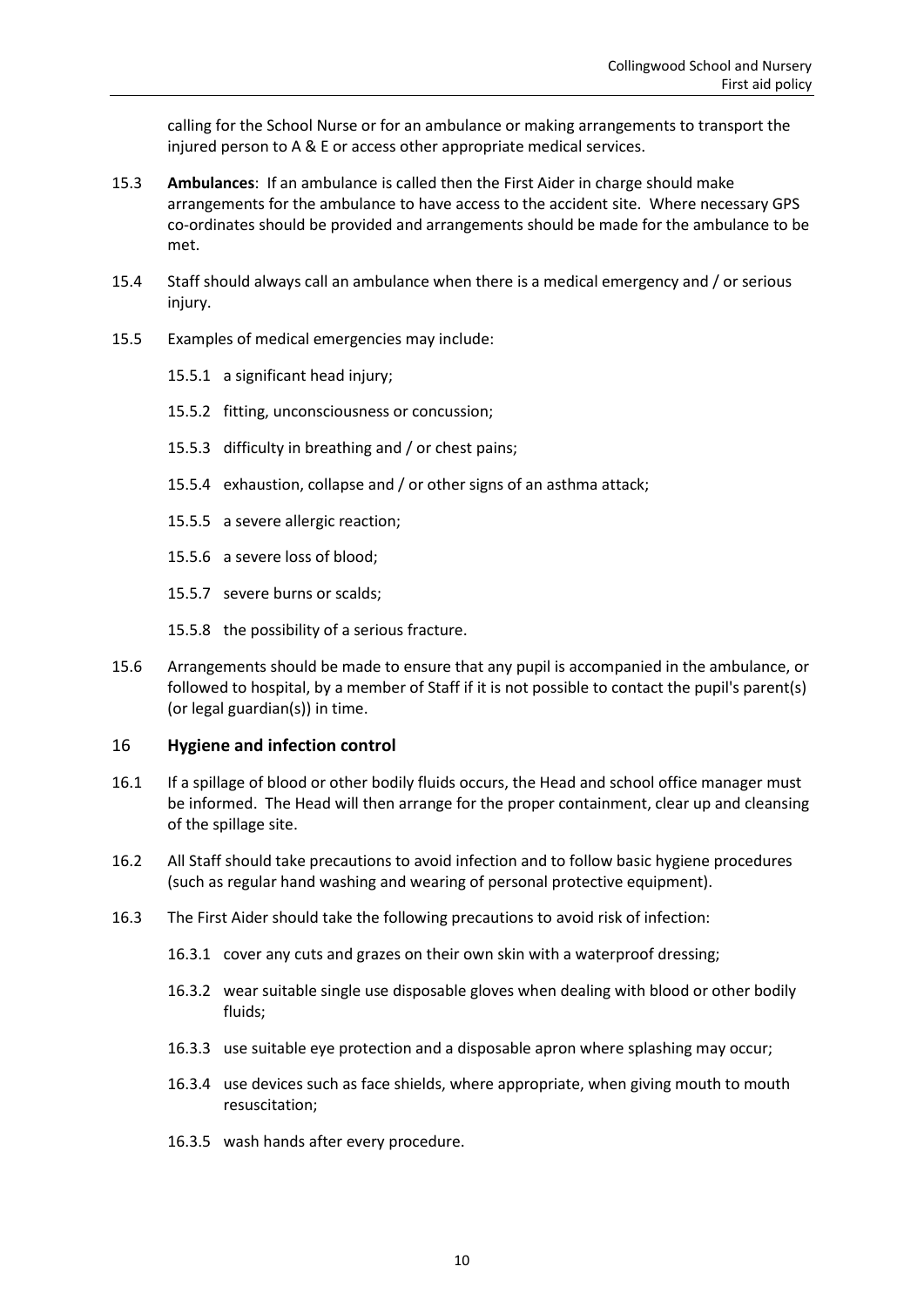- 16.4 If the First Aider suspects that they or any other person may have been contaminated with blood and other bodily fluids which are not their own, the following actions should be taken without delay:
	- 16.4.1 wash splashes off skin with soap and running water;
	- 16.4.2 wash splashes out of eyes with tap water or an eye wash bottle;
	- 16.4.3 wash splashes out of nose or mouth with tap water, taking care not to swallow the water;
	- 16.4.4 record details of the contamination;
	- 16.4.5 report the incident to the school office manager and take medical advice if appropriate.

# <span id="page-10-0"></span>17 **First Aid in the physical education department**

- 17.1 **Location of first aid equipment**: The department is responsible for providing First Aid boxes and bags for the relevant sporting areas within the School. The fixed positions are in the school office cupboard.
- 17.2 There are number bags which can be used by Staff and team managers for home and away fixtures.
- 17.3 An emergency bed and blankets are available in the school office.
- 17.4 **PE off site at Walcountians sports fields and Away fixtures**: A medical bag should be taken with the pupil group. If an incident occurs medical treatment should be sought from the visiting school First Aid Personnel. If necessary, the pupil should be taken to the nearest casualty by a member of Staff. Treatment and aftercare should then be followed up by the lead first aider. Any incident of treatment must be reported to the office manager on return to School.

#### <span id="page-10-1"></span>18 **Reporting**

- 18.1 In the event of an accident, injury or illness requiring First Aid the relevant First Aider should complete a records of First Aid provision, as set out i[n Appendix 2.](#page-15-0)
- 18.2 All injuries, accidents and illnesses, however minor, must be reported to the office manager and she is responsible for ensuring that the accident report forms and books are filled in correctly and that parent(s) or guardian(s)] and Health and Safety Executive (**HSE**) are kept informed as necessary.
- 18.3 Where the accident, injury or illness could give rise to potential safeguarding concerns, the School's safeguarding and child protection policies and procedures will be followed as appropriate. Staff are particularly reminded to be alert to indicators of sexual violence and female genital mutilation where in each case there are specific reporting procedures under the School's safeguarding and child protection policy and procedures.
- 18.4 **Reporting to Parents**: In the event of serious accident, injury or illness parents or guardian(s) must be informed as soon as practicable. The member of staff in charge at the time will decide how and when this information should be communicated, in consultation with the Head if necessary.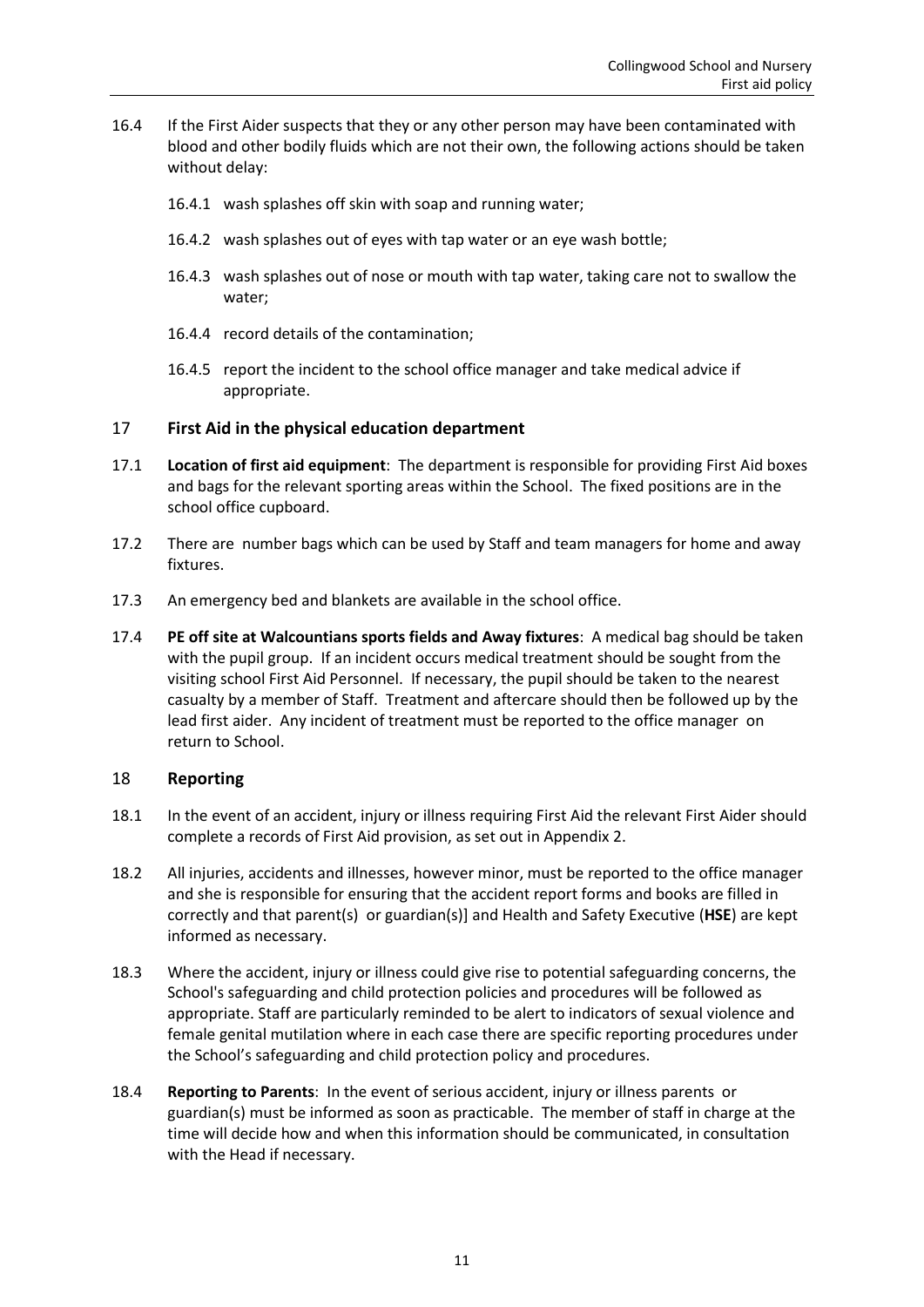- 18.5 **EYFS pupils**: The School will inform parents of any accidents or injury or First Aid treatment that is given to pupils in the EYFS setting on the same day or as soon as is reasonably practicable.<sup>13</sup>
- 18.6 The School must notify local child protection agencies, as appropriate, of any serious accident or injury to, or the death of, any child whilst in their care and act on any advice given.<sup>14</sup>
- 18.7 **Reporting to HSE**: Schools are legally required under RIDDOR to report the following to the HSE:

# 18.7.1 **Accidents involving Staff**

- (a) work related accidents resulting in death or "specified" injury (including as a result of physical violence) must be reported immediately (major injury examples: any loss of consciousness caused by head injury or asphyxia; amputation); or
- (b) work related accidents which prevent the injured person from continuing with his / her normal work for more than seven days; or
- (c) cases of work related diseases that a doctor notifies the School of (for example: certain poisonings; lung diseases; infections such as tuberculosis or hepatitis; occupational cancer); or
- (d) certain dangerous occurrences (near misses reportable examples: bursting of closed pipes; electrical short circuit causing fire; accidental release of any substance that may cause injury to health).

#### 18.7.2 **Accidents involving pupils or visitors**

- (a) accidents where the person is killed or is taken from the site of the accident to hospital and where the accident arises out of or in connection with:
	- (i) any School activity (on or off the premises);
	- (ii) the way a School activity has been organised or managed (e.g. the supervision of a field trip);
	- (iii) equipment, machinery or substances; and / or
	- (iv) the design or condition of the premises.
- 18.7.3 More information on how and what to report to the HSE, can be found in *Incident reporting in schools (accidents, diseases and dangerous occurrences)* (EDIS1 (revision 3)) and at [http://www.hse.gov.uk/riddor/resources.htm.](http://www.hse.gov.uk/riddor/resources.htm) It is also possible to report online via the following link: [http://www.hse.gov.uk/riddor/index.htm.](http://www.hse.gov.uk/riddor/index.htm)

#### 18.7.4 **Reporting to others**

(a) The School will ensure that it complies with any other reporting obligations triggered by the accident, injury or illness including, but not restricted to, making a report to the School's relevant insurers and/ or to other relevant statutory agencies and/ or regulators.

<sup>13</sup> EYFS requirement (3.50).

<sup>14</sup> All EYFS providers(3.51)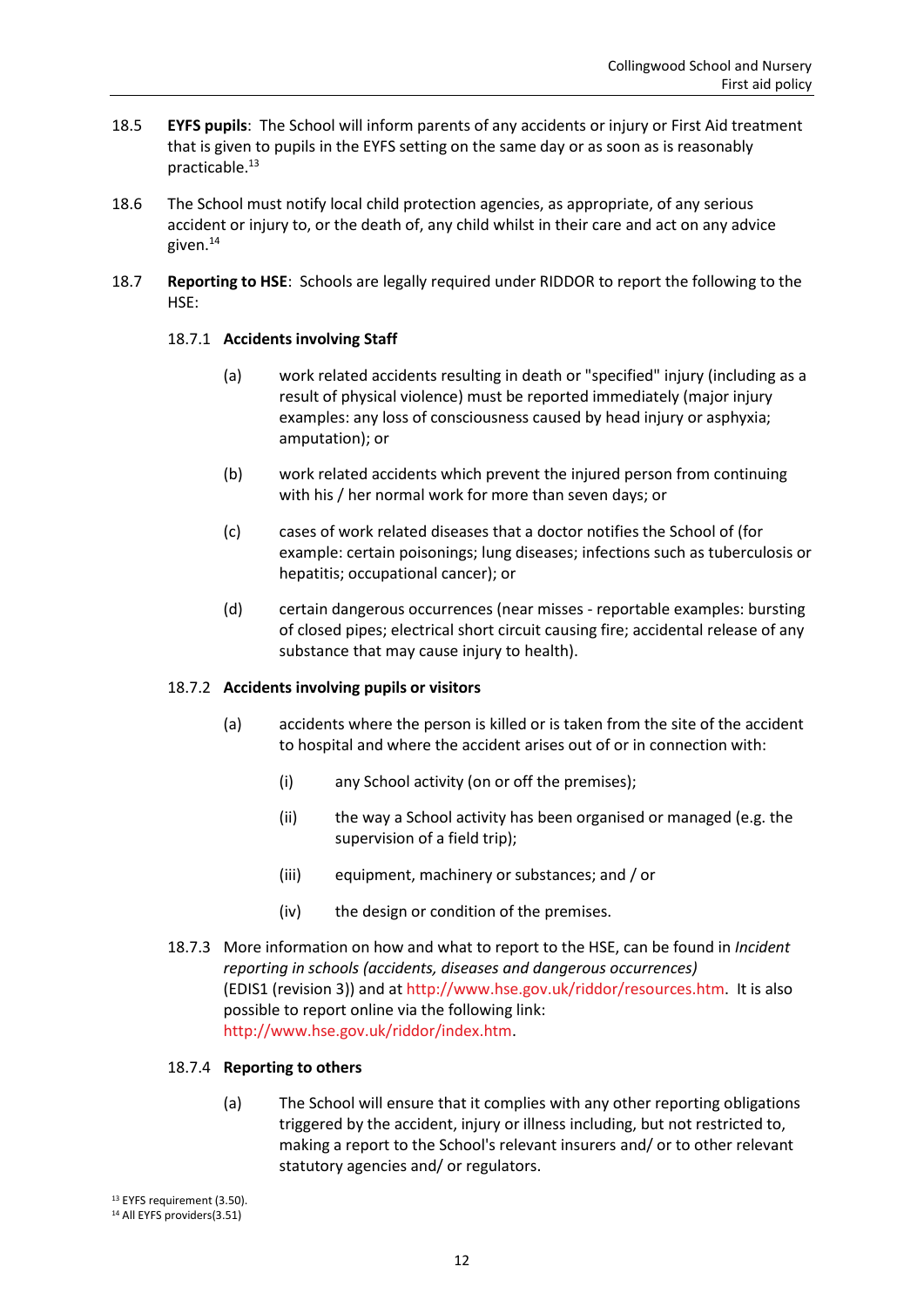# <span id="page-12-0"></span>19 **Training**

- 19.1 The School ensures that regular guidance and training is arranged on induction and at regular intervals thereafter so that staff and volunteers understand what is expected of them by this policy and have the necessary knowledge and skills to carry out their roles.
- 19.2 The level and frequency of training depends on role of the individual member of staff.
- 19.3 The School maintains written records of all staff training.
- 19.4 All staff will be informed of what to do in an emergency, which will include reference to who the designated First Aiders / Appointed Persons are and the identity of those who are trained to administer emergency medication, such as AAIs.
- 19.5 Where there are specific training programmes in place, these are set out below:
	- 19.5.1 First aiders will have annual refresher training and<sup>15</sup>will undergo updated training at least every three years to maintain their qualification.
	- 19.5.2 Newly qualified entrants must have either a PFA or an EPFA certificate in order to be included in the required staff : child ratios at EYFS level 2 or level 3.<sup>16</sup>

# <span id="page-12-1"></span>20 **Record keeping**

- 20.1 All records created in accordance with this policy are managed in accordance with the School's policies that apply to the retention and destruction of records.
- 20.2 Where there are specific record keeping requirements under this policy, these are set out below:
	- 20.2.1 **School accident record**: All injuries, accidents, illnesses and dangerous occurrences must be recorded on the School accident form. The date, time and place of the event or illness must be noted with the personal details of those involved with a brief description of the nature of the event or illness and what First Aid was given. What happened to the injured or ill person immediately afterwards should also be recorded.
	- 20.2.2 **Accident report form**: The school office manager will fill in an accident report form for every serious or significant accident that occurs on or off the School site if in connection with the School's activities. The School will keep a written record of **all** accidents or injuries and First Aid treatment provided. 17 Accident report forms will be kept by the office manager and recorded on a central (password protected) record on staff shared drive. Records will be retained in accordance with the School's normal practices. Where there is a risk of claim, records will normally be retained for at least three years or if the person injured is a minor (under 18), until they are 21.
	- 20.2.3 **Accident to Staff causing personal injury**: The Head of school office manager will fill in an accident report form in respect of any accident causing personal injury to Staff in the form set out in [Appendix 3](#page-16-0) and provide a copy of this accident report form to

<sup>&</sup>lt;sup>15</sup> Not compulsory but recommend by HSE that first aiders receive annual refresher training of less than half a day.

<sup>&</sup>lt;sup>16</sup> Providers are responsible for identifying and selecting a competent training provider to deliver their PFA training. Providers can make an exception to this requirement where a newly qualified entrant to the workforce is unable to gain a PFA certificate if a disability would prevent them from doing so. Such a newly qualified entrant can still be included in the staff : child ratios if otherwise competent to carry out their childcare duties. Where possible, such staff should attend a relevant PFA training course and obtain written evidence of attendance.

<sup>&</sup>lt;sup>17</sup> EYFS requirement paragraph 3.50.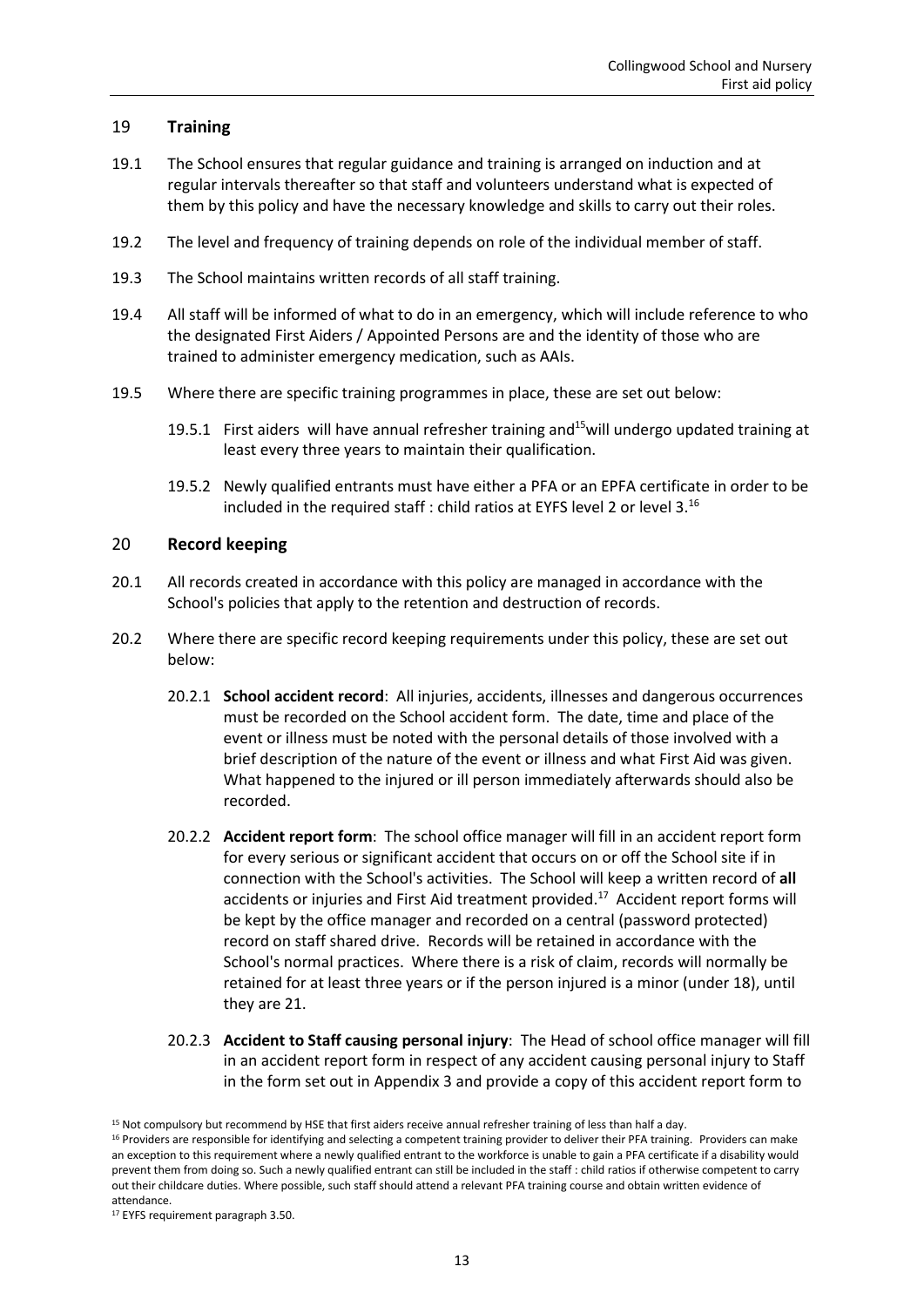the Head. The Head will take reasonable steps to investigate the circumstances of such accidents once (s)he receives notice of it. If it is found that there are discrepancies between the information reported and the Head's findings these should also be recorded on the form. These records will be kept by the Head for at least three years or if the person injured is a minor (under 18), until they are 21.<sup>18</sup>

20.3 The records created in accordance with this policy may contain personal data. The School has a number of privacy notices which explain how the School will use personal data about pupils and parents. The privacy notices are published on the School's website. In addition, staff must ensure that they follow the School's data protection policies and procedures when handling personal data created in connection with this policy. This includes the School's data protection policy and information security policy.

# <span id="page-13-0"></span>21 **Version control**

| Date of adoption of this policy, by or on behalf<br>of the Proprietor | October 2020      |
|-----------------------------------------------------------------------|-------------------|
| Date of last review of this policy                                    | September 2021    |
| Date for next review of this policy                                   | <b>March 2023</b> |
| Policy owner (SMT)                                                    | Leigh Hardie      |
| Policy owner (Proprietor)                                             | Amit Mehta        |

<sup>18</sup> Requirements under Social Security (Claims and Payments) Regulations 1979, see regulations 24 and 25 - a requirement for employers who employ more than 10 members of staff (i.e. most Schools).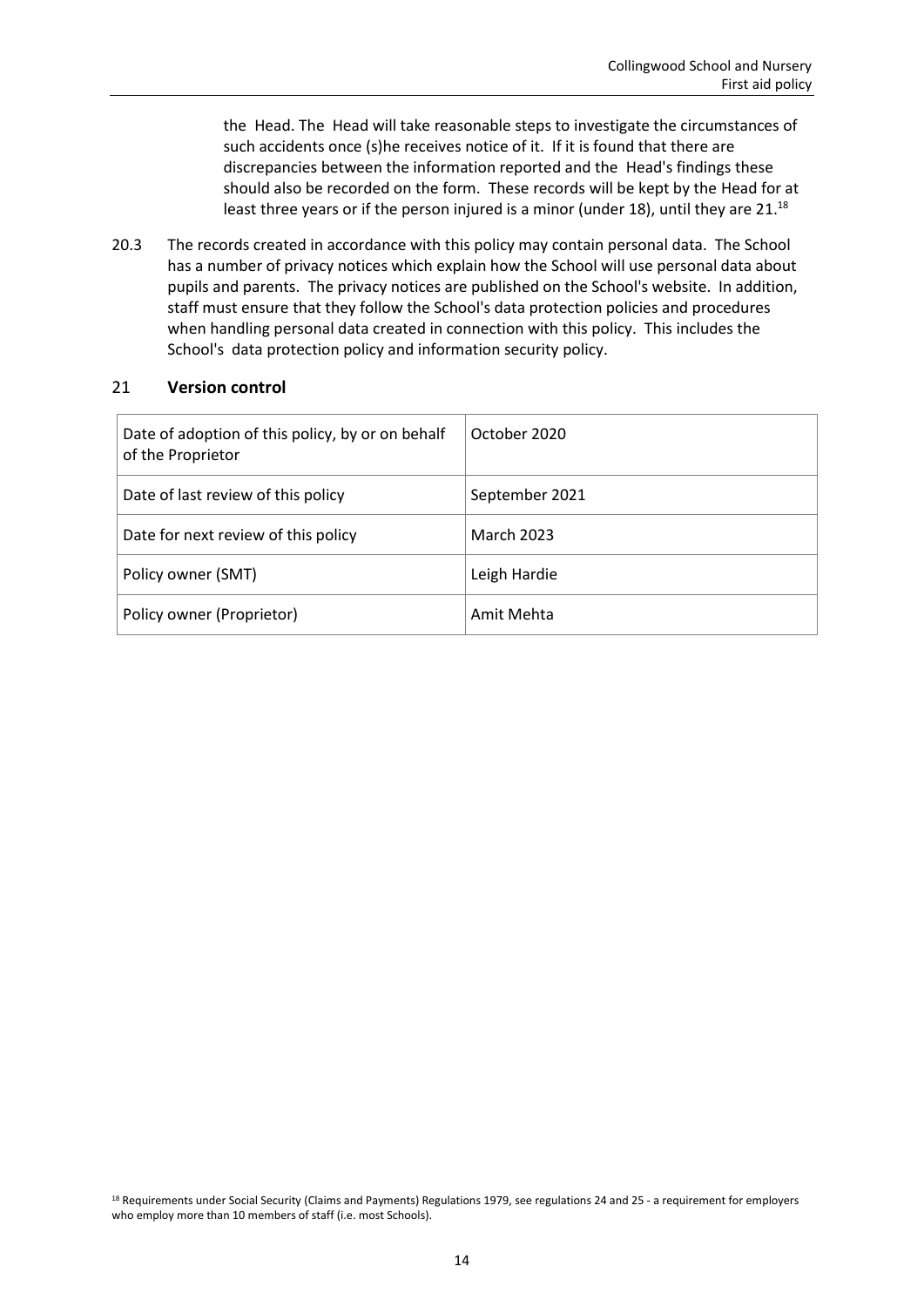# <span id="page-14-0"></span>**Appendix 1 Part 2 of schedule 7 of the Road Vehicles (Construction and Use) Regulations 1986 (SI 1986/1078)**

First Aid equipment:

- ten antiseptic wipes, foil packed
- one conforming disposable bandage (not less than 7.5 cm wide)
- two triangular bandages
- one packet of 24 assorted adhesive dressings
- three large sterile un-medicated ambulance dressings (not less than  $15.0 \text{ cm} \times 20.0 \text{ cm}$ )
- two sterile eye pads, with attachments
- twelve assorted safety pins
- one pair of rustless blunt-ended scissors.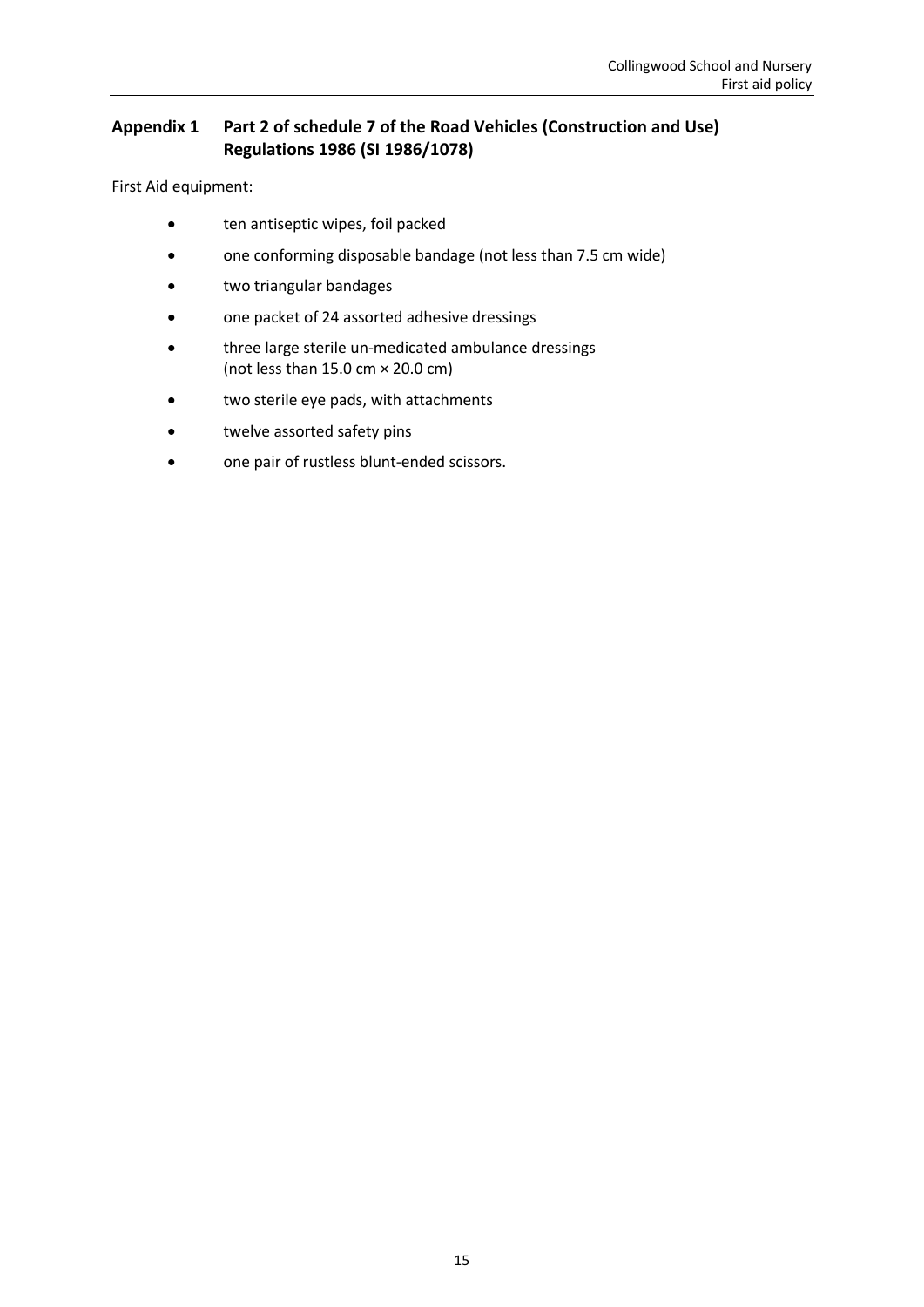# <span id="page-15-0"></span>**Appendix 2 Record of First Aid (optional) <sup>19</sup>**

It is good practice for a book to be kept to record incidents. Where there are a number of First Aiders it is advisable that there is one central book, if possible. The book should be kept in accordance with the requirements of the Data Protection Act 1998.

| <b>Record of First Aid</b>                                                                   |  |  |
|----------------------------------------------------------------------------------------------|--|--|
| Date and time                                                                                |  |  |
| Name of pupil who required First Aid                                                         |  |  |
| Location of administration of First Aid and<br>location of incident (if applicable)          |  |  |
| Details of the injury / illness / event and what<br>First Aid was administered               |  |  |
| What happened to the person immediately<br>afterwards (did they go home / to hospital etc)?  |  |  |
| Were the pupil's parents informed?                                                           |  |  |
| Was the HSE informed? (if so, please provide<br>details of the date and method of reporting) |  |  |
| Name of First Aider / Appointed Person                                                       |  |  |
| Signature                                                                                    |  |  |
| Date of signature                                                                            |  |  |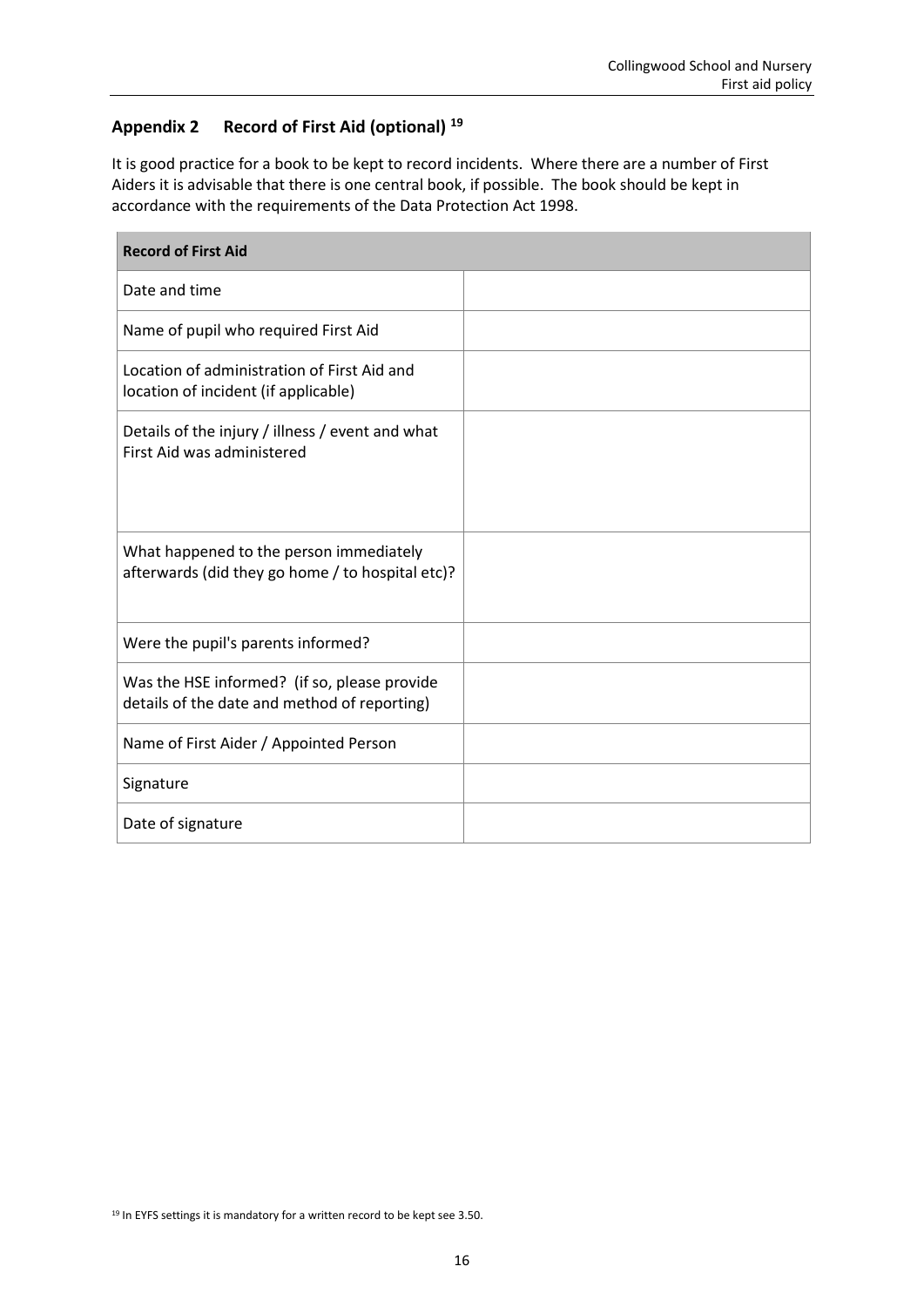| Record of accident causing personal injury to Staff                                            |  |  |
|------------------------------------------------------------------------------------------------|--|--|
| Date and time of report                                                                        |  |  |
| Date and time of accident                                                                      |  |  |
| Full name (Staff member)                                                                       |  |  |
| Address (Staff member)                                                                         |  |  |
|                                                                                                |  |  |
| <b>Occupation (Staff member)</b>                                                               |  |  |
| Location of administration of First Aid (if<br>applicable) and location of accident            |  |  |
| Details of the injury / illness / event and what<br>First Aid was administered (if applicable) |  |  |
| Cause of injury                                                                                |  |  |
| What happened to the person immediately<br>afterwards (did they go home / to hospital etc)?    |  |  |
| Was the HSE informed? (if so, please provide<br>details of the date and method of reporting)   |  |  |
| Name of First Aider / Appointed Person (if<br>applicable)                                      |  |  |
| Name of person making the report                                                               |  |  |
| Occupation of person making the report                                                         |  |  |
| Signature                                                                                      |  |  |
| Date of signature                                                                              |  |  |

# <span id="page-16-0"></span>**Appendix 3 Record of accident causing personal injury to Staff**

The [• name] should retain a copy of this form with the School accident book and provide a copy to the [• name] for the purposes of any investigation.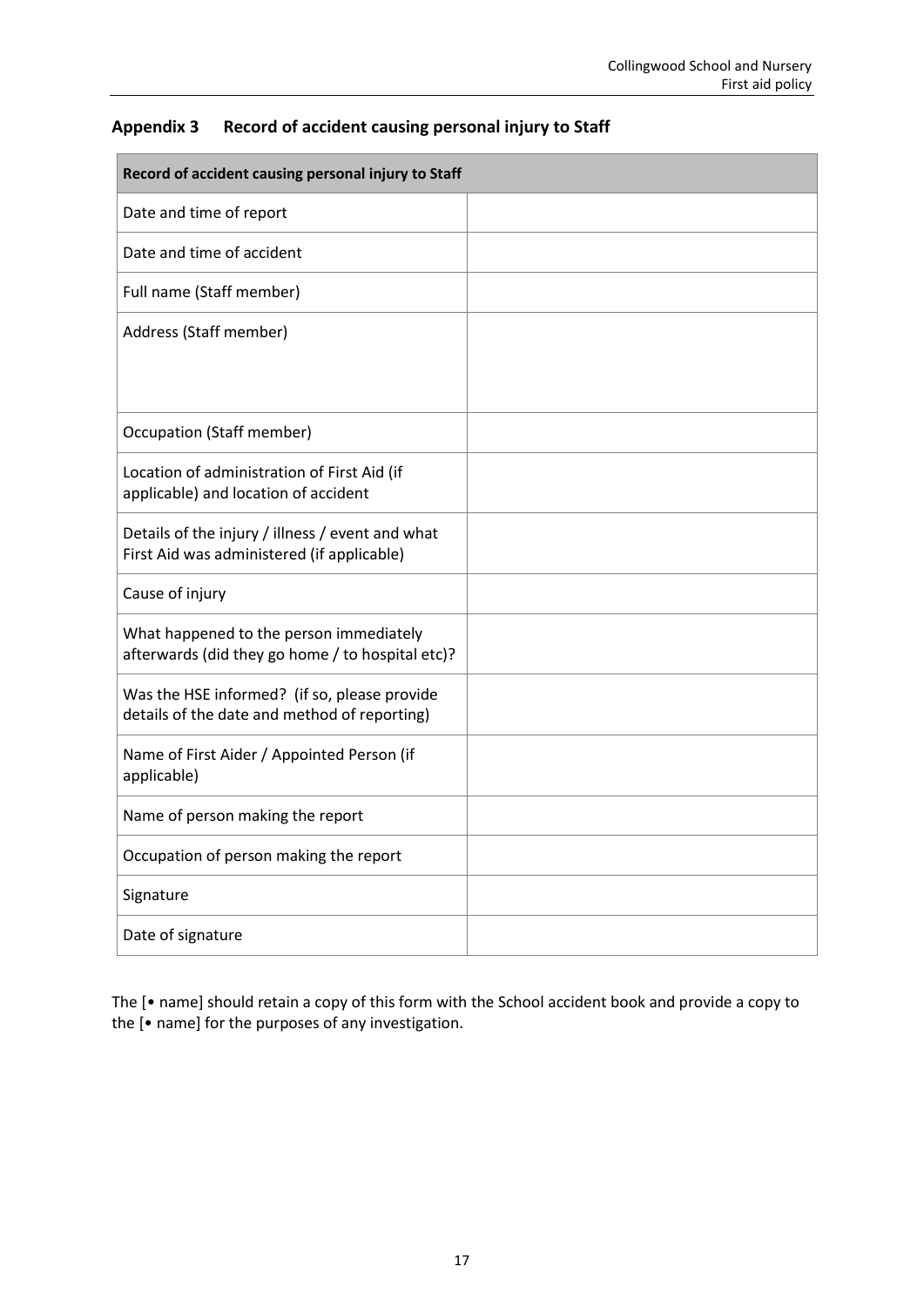# <span id="page-17-0"></span>**Appendix 4 Medical consent**

**First Aid**: I / We consent to appropriately trained and qualified members of the School staff to administer First Aid to my / our child where appropriate.

**Medical treatment**: I / We hereby give my consent for the School to act on my / our as necessary for my child's welfare if [• he /she] requires a medical examination, medical testing or minor medical treatment such as attendance at a local GP, doctor or optician.

**Emergency medical treatment**: I/We give my/our consent for the Head to act on our behalf to authorise emergency medical treatment as necessary for my child's welfare in the event I / we cannot be contacted in time.

**The administration of medicines:** I/We hereby give my consent for appropriately qualified members of the School staff to administer prescription medication as listed in the medication section of the medication and treatment section of the medical information form or as subsequently notified to the School and / or non-prescription medication such as paracetamol, ibuprofen, simple cough linctus, indigestion remedies and other over-the-counter remedies under protocols from the School Doctor for treating minor ailments.

If there is any medication or remedies you would prefer your child not to receive please indicate these in the box below.

|                                            | <b>First signatory</b> | <b>Second signatory</b> |
|--------------------------------------------|------------------------|-------------------------|
| <b>Signature</b>                           |                        |                         |
| <b>Title</b><br>(e.g. Mr, Mrs, Ms)         |                        |                         |
| Name in full<br>(please include all names) |                        |                         |
| <b>Relationship to child</b>               |                        |                         |
| Date                                       |                        |                         |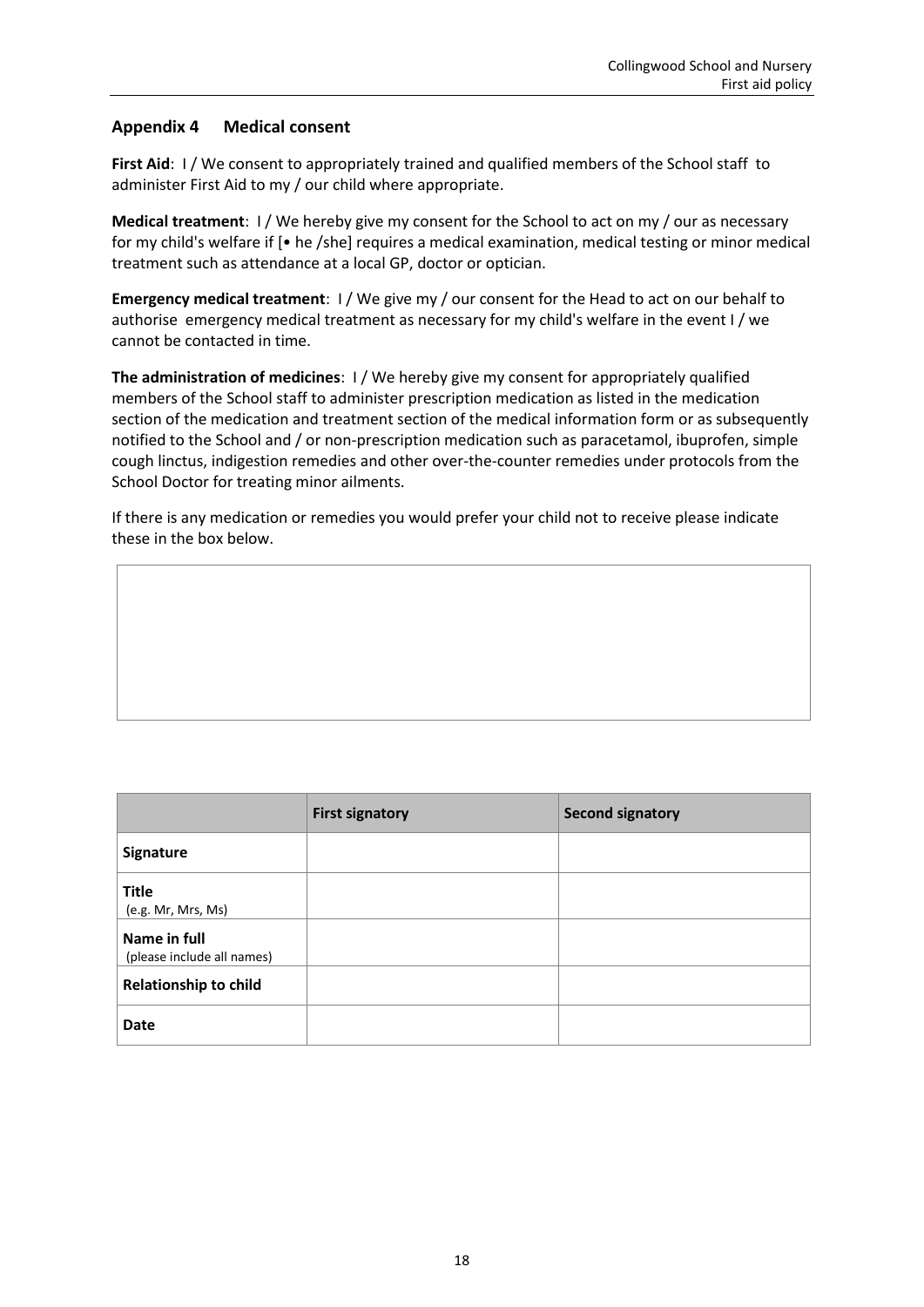# <span id="page-18-0"></span>**Appendix 5 Guidance and protocols for specific medical conditions**

#### a) Anaphylaxis

#### **Adrenaline auto-injectors** <sup>20</sup>

Delays in administering AAIs have been associated with fatal outcomes. **AAIs MUST be administered without delay** to pupils if there are **ANY signs of anaphylaxis present** to those pupils who are known to be at risk of anaphylaxis, for whom both medical authorisation and consent for the use of AAIs have been provided.

**School staff must always call 999 and request an ambulance if an AAI is used** and keep a detailed record including, where the reaction took place and how much medication was given. Relevant parents or guardian(s) should be informed as soon as practicable.

The office manager and the Head<sup>21</sup> are responsible for ensuring that the *Guidance on the use of adrenaline auto-injectors in schools* (the **AAI Guidance**) is properly implemented and followed.

AAIs are to be stored, cared and disposed of in accordance with Part 3 of the AAI Guidance and the other requirements of this policy apply to AAIs, including but not limited to appropriate training, use and record keeping.

The office manager will have overall responsibility for restocking AAI (which may be bought without prescription). The office manager will check the stock on a half termly basis to ensure that the AAIs are present and in date and that replacement AAIs are obtained in good time.<sup>22</sup>

Spare AAIs should only be used on pupils who are known to be at risk of anaphylaxis, for whom both medical authorisation and consent for the use of AAIs have been provided.

The school office manager will maintain an up to date register of pupils at risk of anaphylaxis this includes pupils who have been prescribed a AAI and those who have been provided with a medical plan confirming this, but who have not been prescribed AAI and in respect of whom parental consent to the use of the spare AAI has been obtained. The register should be reviewed annually to take into account pupils' changing needs. A copy of the register is to be stored with the spare AAIs.

Parents are to notify the School as soon as practicable that a particular pupil is at risk of anaphylaxis and in that case provide their consent to use the spare AAIs. Completed consent forms should be stored on the pupil's file and, where appropriate, the ICHP updated accordingly.

Further guidance and general information on how to recognise and respond to an anaphylaxis can be found at:<http://www.nhs.uk/conditions/Anaphylaxis/Pages/Introduction.aspx>

#### b) Asthma

#### **Asthma register and emergency inhalers <sup>23</sup>**

The other requirements of this policy apply to emergency inhalers, including but not limited to appropriate training, use, supply, storage, care, disposal and record keeping.

The **[•** School nurse] and the Head<sup>24</sup> are responsible for ensuring that *Guidance on the use of emergency salbutamol inhalers in schools* (**Inhalers Guidance**) is properly implemented and followed.

<sup>20</sup> Se[e https://www.gov.uk/government/publications/using-emergency-adrenaline-auto-injectors-in-schools](https://www.gov.uk/government/publications/using-emergency-adrenaline-auto-injectors-in-schools)

<sup>&</sup>lt;sup>21</sup> The Inhalers Guidance requires at least two people to be responsible for ensuring the Guidance is followed

 $22$  The guidance recommends that at least two named volunteers are responsible for checking the stock.

<sup>&</sup>lt;sup>23</sup> See Inhalers Guidance: keeping an emergency inhaler (and adopting the procedures in the Inhalers Guidance) is optional but recommended.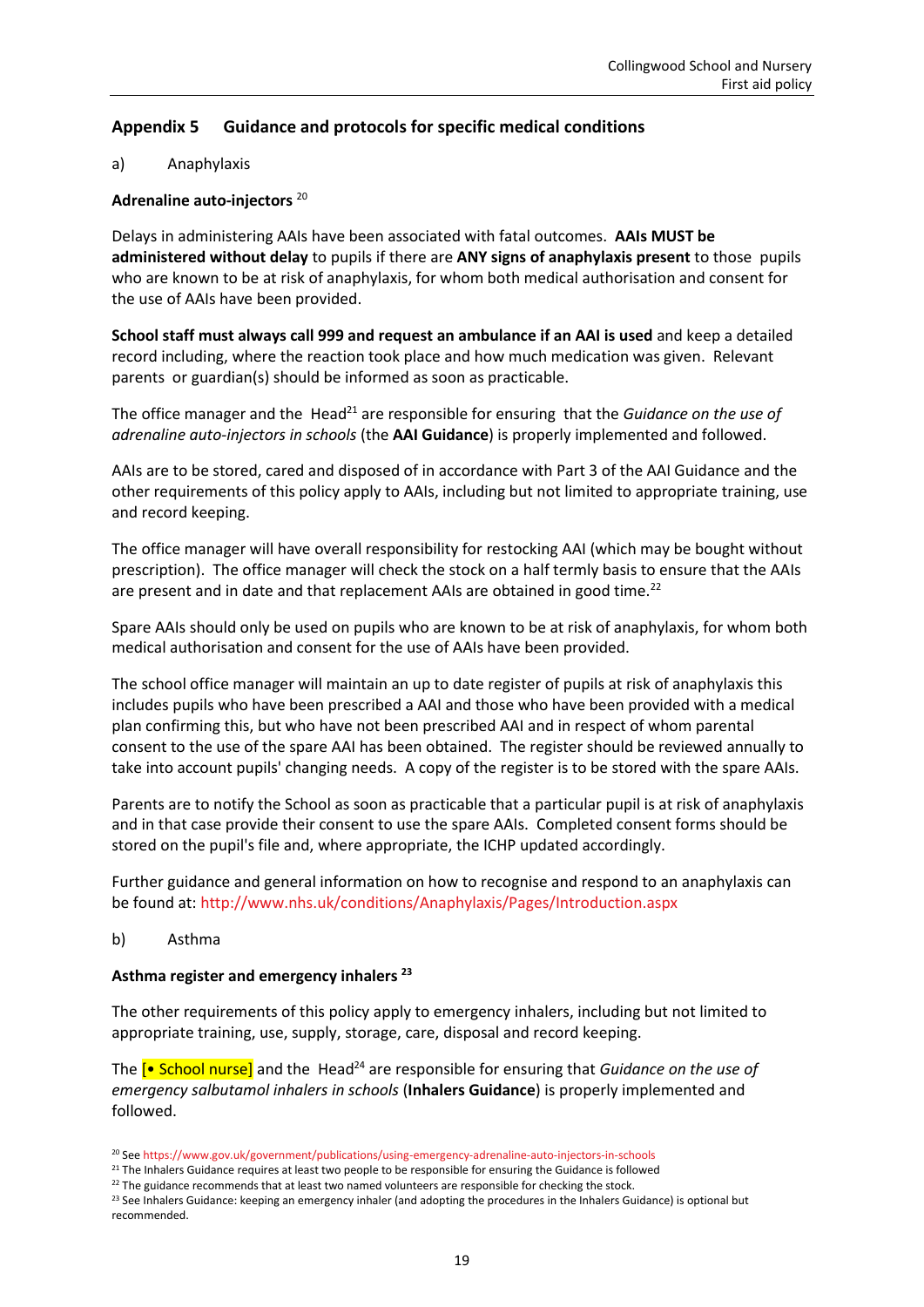The office manager will hold and be responsible for restocking emergency inhalers (which may be bought without prescription). An emergency inhaler may be used if a pupil's prescribed inhaler is not available (for example, because it is broken, or empty) or in the event of an asthma attack.

Only pupils who have been diagnosed with asthma and /or who have been prescribed a reliever inhaler may use an emergency inhaler. The office manager will maintain an up to date register of pupils who have been diagnosed with asthma and /or who have been prescribed a reliever inhaler and in respect of whom parental consent to the use of the emergency inhaler has been obtained. The register should be reviewed regularly at least annually<sup>25</sup> to take into account pupils' changing asthma care needs. A copy of the register is to be stored with the emergency inhalers.

Parents are to notify the School as soon as practicable that a particular pupil has been diagnosed with asthma and / or has been prescribed a reliever inhaler. Notification should be accompanied by a completed consent form signed by the parents in the form set out at Annex B of the Inhalers Guidance (a copy of which is available from the office manager on request. Completed consent forms should be stored on the pupil's file and, where appropriate, the ICHP updated accordingly.

If an emergency inhaler is used by a pupil the office manager will notify the relevant parents or guardian(s) as soon as practicable.

Emergency inhalers are also to be stored, cared and disposed of in accordance with Part 3 of the Inhalers Guidance.

Further guidance and general information on how to recognise and respond to an asthma attack can be found at: <http://www.nhs.uk/Conditions/Asthma/Pages/Treatment.aspx>

#### c) **Diabetes**

#### **Signs and symptoms of low blood sugar level (hypoglycaemia)**

Onset can be quite quick and may be due to a missed/late meal, missing snacks, infection, more exercise, warm weather, too much insulin and stress. Individuals should test their own blood sugar levels if testing equipment available. Symptoms include:

- Pale
- glazed eyes
- blurred vision
- confusion/incoherent
- shaking
- headache
- change in normal behaviour-weepy/aggressive/quiet
- agitated/drowsy/anxious
- tingling lips
- sweating

<sup>&</sup>lt;sup>24</sup> The Inhalers Guidance requires at least two people to be responsible for ensuring the Guidance is followed.

<sup>&</sup>lt;sup>25</sup> Best practice but not a requirement.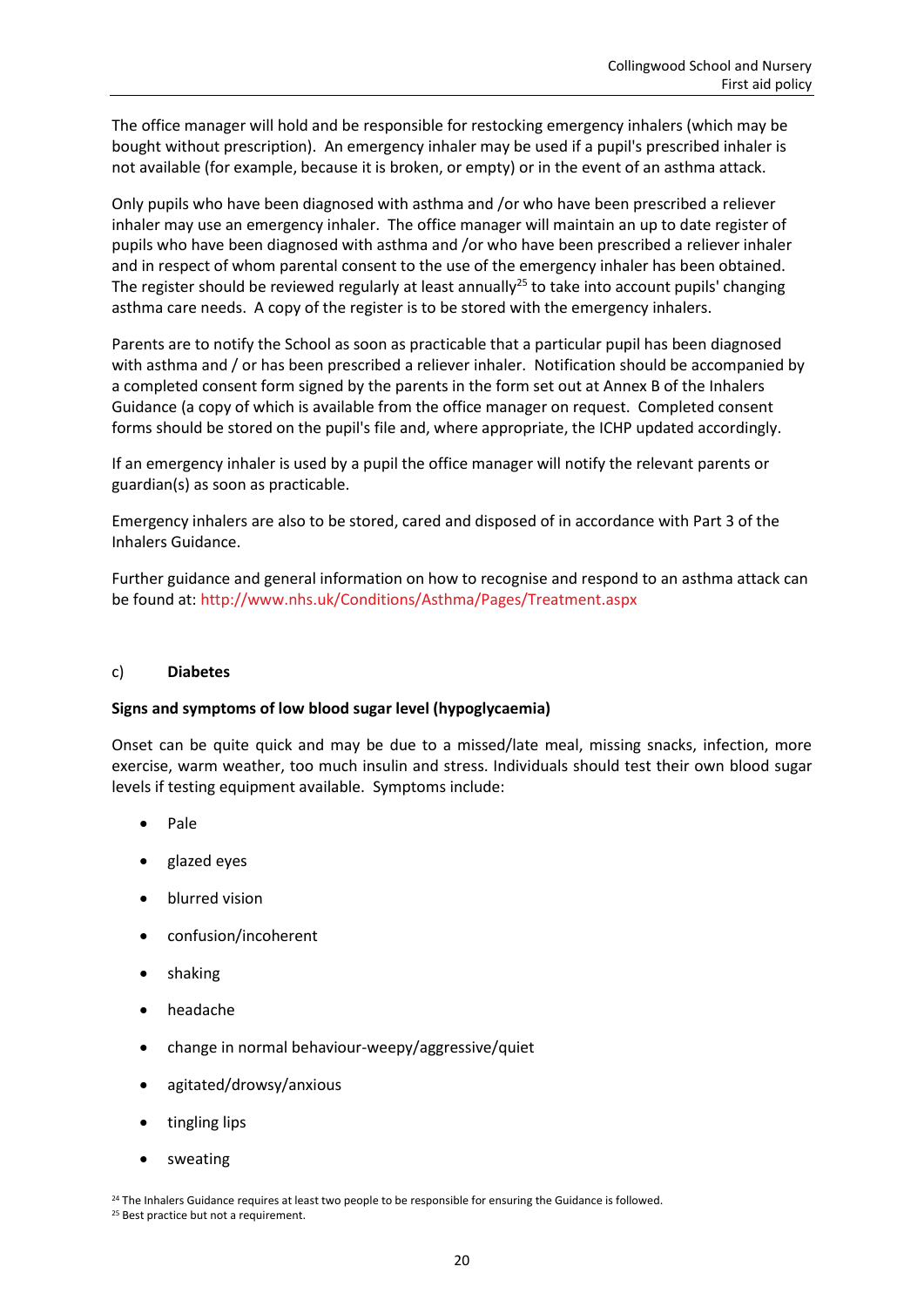- hunger
- dizzy
- leading to unconsciousness

# **Action**

- The pupil should be administered with fast acting glucose (lucozade drink or glucose tablets) - the pupil should have their own emergency supply in [• School Office]. This will raise the blood sugar level quickly.
- After 5 10 minutes the pupil should be given further snacks as advised by the Parents. Do not leave the pupil unaccompanied at any time.
- The pupil should be allowed access to regular snacks and check blood sugar level again and as necessary.
- The pupil's Parents should be informed about the incident as soon as possible.

# **Action to be taken if the pupil becomes unconscious**

The pupil must be placed in the recovery position. Glucose must not be administered by mouth as this may cause choking.

- Telephone 999
- Inform Parents as soon as possible
- Accompany the pupil to hospital and await arrival of Parent

#### **Signs and symptoms of high blood sugar level (hyperglycaemia)**

This develops much more slowly over time but can be much more serious if untreated. Caused by too little insulin, eating more carbohydrate, infection, stress and less exercise than normal. Symptoms may include:

- feeling tired and weak
- feeling thirsty
- passing urine more often
- nausea and vomiting
- drowsy
- breath smelling of acetone
- blurred vision
- unconsciousness

#### **Action**

The [• School Secretary] must be informed. Arrangements will be made for blood glucose testing, if possible. The pupil's Parents should be informed about the incident as soon as possible. 999 should be called and the pupil must be accompanied to casualty, where they will await the arrival of the